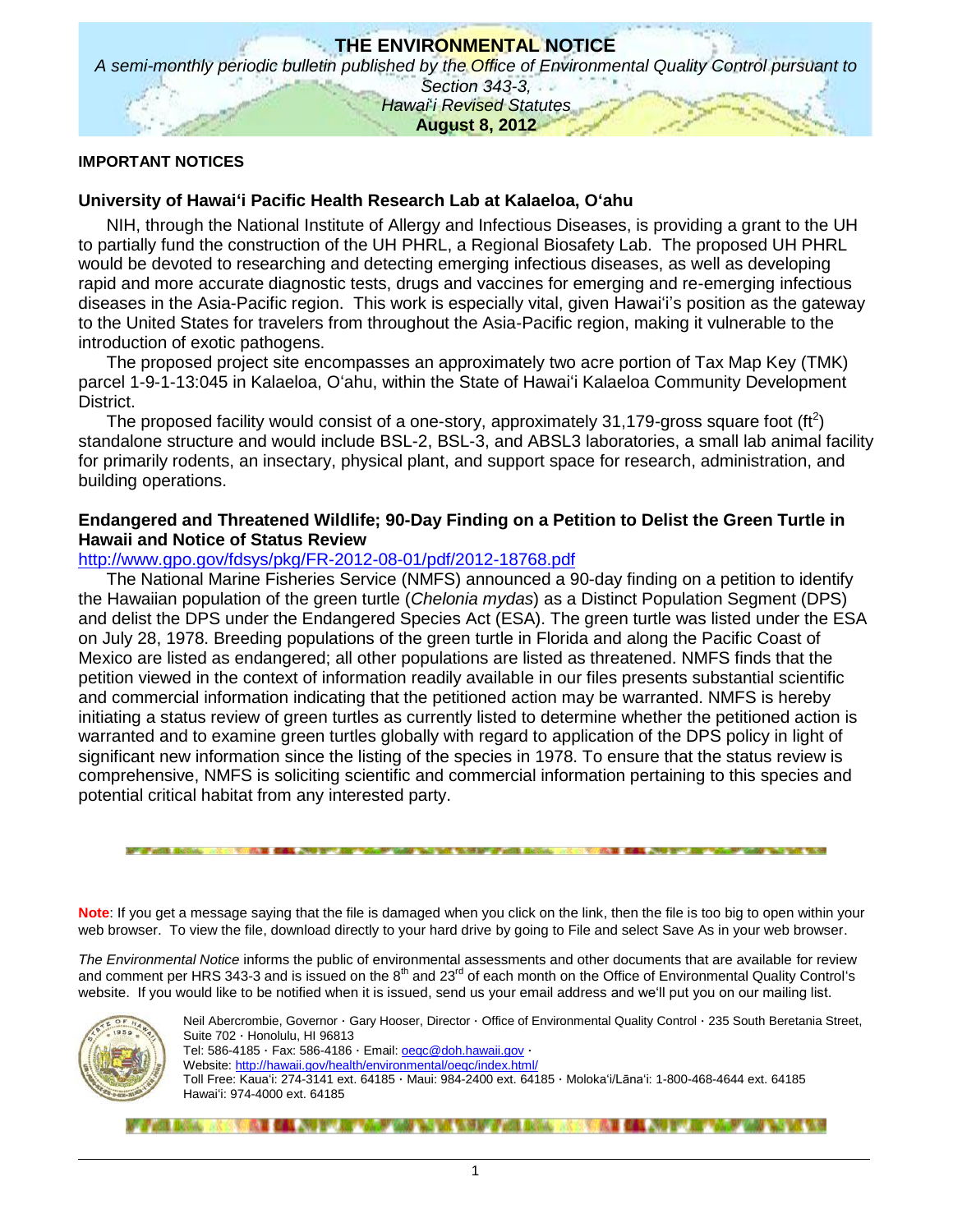

| HAWAI'I (HRS 343)<br>2.                                                                                                                                                                                                                                  |  |
|----------------------------------------------------------------------------------------------------------------------------------------------------------------------------------------------------------------------------------------------------------|--|
| <b>MAUI (HRS 343)</b><br>3. Honua'ula Master Planned Community Consisting of Single-Family and Multi-Family Homes FEIS 4<br>4.<br>6.<br>7 <sub>1</sub>                                                                                                   |  |
| LĀNA'I (HRS 343)                                                                                                                                                                                                                                         |  |
| O'AHU (HRS 343)<br>9.<br>10.<br>11.<br>12.                                                                                                                                                                                                               |  |
| <b>COASTAL ZONE MANAGEMENT NOTICES</b>                                                                                                                                                                                                                   |  |
| <b>SHORELINE NOTICES</b>                                                                                                                                                                                                                                 |  |
|                                                                                                                                                                                                                                                          |  |
| <b>NEPA NOTICES</b>                                                                                                                                                                                                                                      |  |
| <b>FEDERAL NOTICES</b><br>1.<br>2.<br>3.<br>Endangered and Threatened Wildlife; Delisting the Green Turtle/Notice of Status Review  14<br>4.<br>Takes of Marine Mammals Incidental to Specified Activities; Pile Driving for Honolulu Seawater Air<br>5. |  |



**Glossary** .................................................................................................................................................................. 16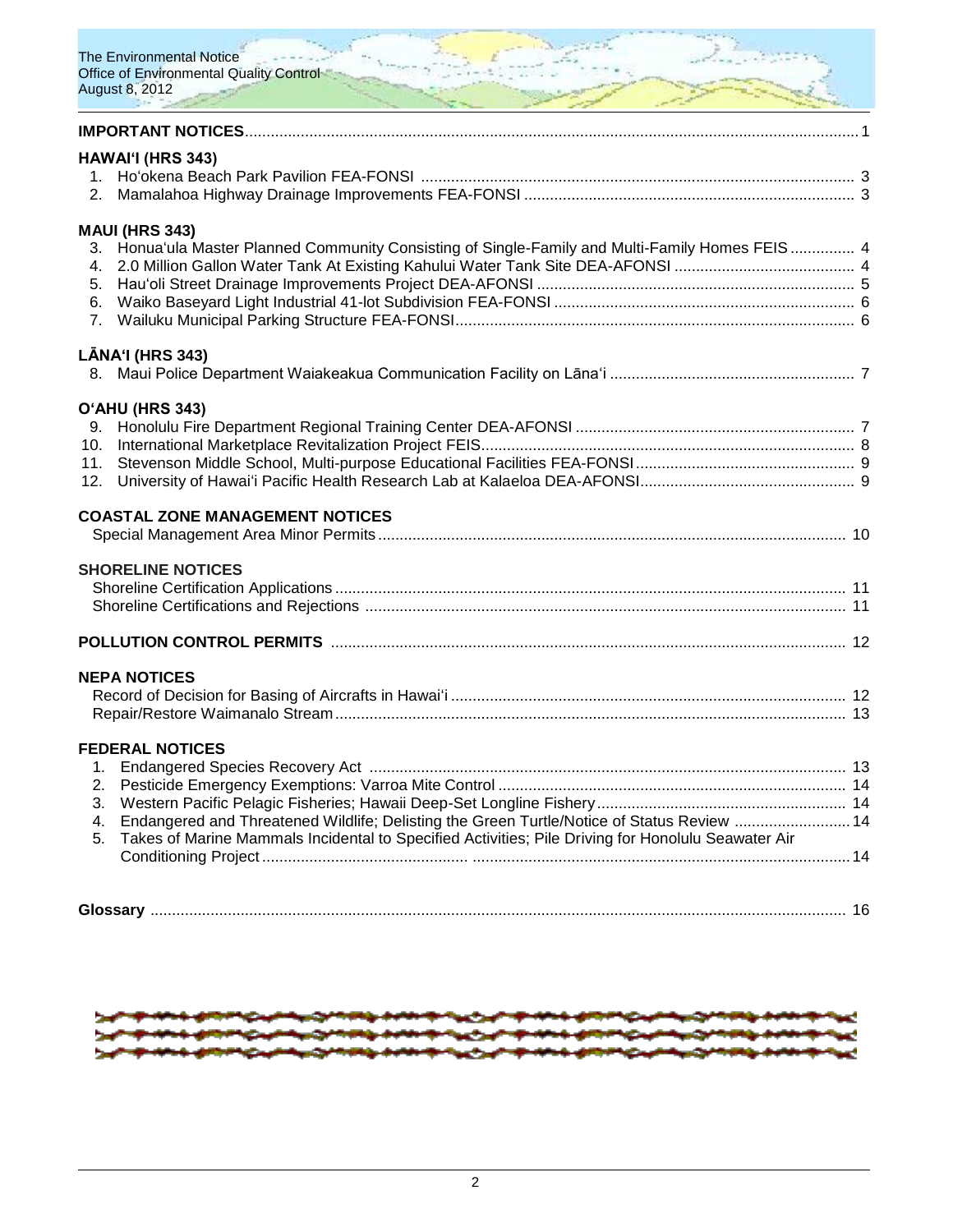# **HAWAIʻI (HRS 343)**

# **1. [Hoʻokena Beach Park Pavilion FEA \(FONSI\)](http://oeqc.doh.hawaii.gov/Shared%20Documents/EA_and_EIS_Online_Library/Hawaii/2010s/2012-08-08-HA-FEA-Hookena-Beach-Park-Pavillion.pdf)**

| Island:            | Hawai'i                                                                                                                                                                     |  |
|--------------------|-----------------------------------------------------------------------------------------------------------------------------------------------------------------------------|--|
| <b>District:</b>   | Kauhako, South Kona District                                                                                                                                                |  |
| TMK:               | (3) 8-6-013: 021                                                                                                                                                            |  |
| <b>Permits:</b>    | HRS Chapter 343-Environmental Impact Statements,<br>Special Management Area Use Permit (SMA), Building<br>Permits, Grading and Grubbing Permits                             |  |
| <b>Applicant:</b>  | Pa'a Pono Miloli'i (501c3) & Friends of Ho'okena Beach<br>Park (501c3), PO Box 7715, Hilo, Hawai'i 96720. Contact:<br>Kaiali'i Kahele, (808) 783-4069, paaponoinc@gmail.com |  |
| <b>Approving</b>   |                                                                                                                                                                             |  |
| Agency:            | County of Hawai'i Planning Department, 101 Pauahi Street, Suite 3, Hilo, Hawai'i, 96720.<br>Contact: Bobby Jean Leithead-Todd, (808) 961-8288.                              |  |
| <b>Consultant:</b> | Farber & Associates, 2722 Ferdinand Ave., Honolulu, Hawai'i 96822.<br>Contact: Joseph Farber, (808) 988-3486, joefarber@hotmail.com.                                        |  |
| <b>Status:</b>     | Finding of No Significant Impact Determination                                                                                                                              |  |

The Friends of Hoʻokena Beach Park and their partner Paʻa Pono Miloliʻi, both non-profit 501(c)(3) organizations, have been awarded Federal Housing and Urban Development (HUD) funds to create a multi-purpose community center at Hoʻokena Beach Park on County-owned lands. The proposed Park Pavilion is intended to serve as a hub for community meetings, cultural activities, education programs, and recreation.

The proposed Park Pavilion is sited about 20 feet makai of the existing Hoʻokena Beach Park restrooms and 16 feet mauka of the parking lot on land which is currently covered with grass, bare soil, banana, and sugar cane. No changes in the overall land use and minor increases in the intensity of use are anticipated for the site.

The proposed action is to build a 3,200 square feet Park Pavilion that includes a central, open-air, lanai space with roof of 1,600 square feet; an enclosed, office space; two equipment and material storage rooms; and a cultural center/exhibition space. The building will be constructed with a concrete slab and concrete columns; a gable wood roof with both fixed and jalousie windows, no plumbing; and meet Americans with Disabilities Act Accessibility Guidelines (ADAAG).

# **2. [Malamaloha Highway Drainage Improvements FEA \(FONSI\)](http://oeqc.doh.hawaii.gov/Shared%20Documents/EA_and_EIS_Online_Library/Hawaii/2010s/2012-08-08-HA-FEA-Mamalahoa-Highway-Drainage-Improvements-at-Kawa-Flats.pdf)**

| Island:                        | Hawai'i                                                                             |  |
|--------------------------------|-------------------------------------------------------------------------------------|--|
| <b>District:</b>               | Kaʻū                                                                                |  |
| TMK:                           | $(3rd)$ 9-5-016:006, 022, 025 & 026                                                 |  |
| <b>Permits:</b>                | Historic Sites Review (Section 106 of NHPA and Chapter                              |  |
|                                | 6e, HRS, completed; State Highways Permit; Conservation                             |  |
|                                | District Use Permit (CDUP); National Pollutant Discharge                            |  |
|                                | Elimination System (NPDES); Subdivision Approval;                                   |  |
|                                | Special Management Area (SMA) Permit; Grading,                                      |  |
|                                | Grubbing, Excavating and Stockpiling Permits.                                       |  |
| <b>Proposing/Determination</b> |                                                                                     |  |
| Agency:                        | Hawai'i Department of Transportation, 50 Makaala Street,                            |  |
|                                | Hilo, Hawai'i 96720. Contact: Roy Shoji, (808) 933-2755                             |  |
| <b>Consultant:</b>             | Geometrician Associates, PO Box 396, Hilo, Hawai'i 96721. Contact: Ron Terry, (808) |  |
|                                | 969-7090                                                                            |  |
| <b>Status:</b>                 | Finding of No Significant Impact Determination                                      |  |
|                                |                                                                                     |  |

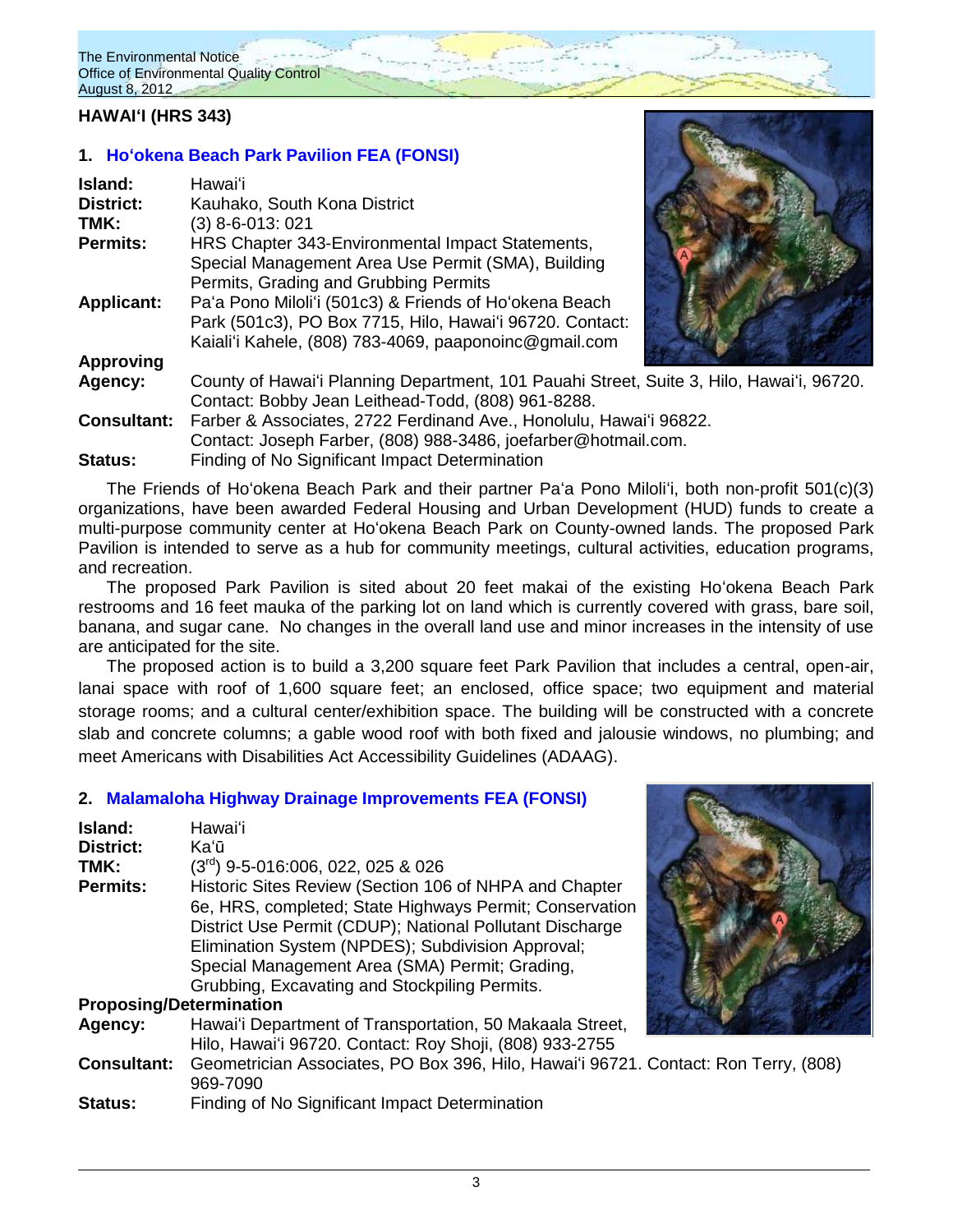The Hawaiʻi State Department of Transportation, in consultation with the Federal Highway Administration, proposes to construct drainage improvements along an approximately 3,700-foot section of the Mamalahoa Highway (State Route 11) located at Kāwā Flats. The highway was constructed over 50 years ago with no drainage facilities for this low-lying section. Flood waters from an intermittent stream frequently overtop the highway and completely close this round-the-island highway – the only route connecting the two main towns of Kaʻū. The flooding is a hazard to motorists, prevents the passage of emergency vehicles, and damages the roadway structure. Erosion and sedimentation impacts will be mitigated through Best Management Practices during construction, and impacts to archaeological sites will be mitigated through data recovery and monitoring. Only wide-ranging threatened or endangered vertebrates are present, which will be protected through construction timing restrictions. Important farmland, wetlands or other waters of the U.S., or other sensitive resources are not present at the project site and will not be affected directly or indirectly. No adverse cumulative impacts will occur.

# **MAUI (HRS 343)**

**Island:** Maui **District:** Makawao

### **3. Honuaʻula a [Master Planned Community Consisting of Single-](http://oeqc.doh.hawaii.gov/Shared%20Documents/EA_and_EIS_Online_Library/Maui/2010s/2012-08-08-MA-FEIS-Honuaula.pdf)[Family and Multi-Family Homes](http://oeqc.doh.hawaii.gov/Shared%20Documents/EA_and_EIS_Online_Library/Maui/2010s/2012-08-08-MA-FEIS-Honuaula.pdf) FEIS**



| TMK:              | Project: (2)2-1-08:056; (2)2-1-08:071                                                     | <b>AND A REPORT OF A REPORT OF A REPORT</b> |
|-------------------|-------------------------------------------------------------------------------------------|---------------------------------------------|
| <b>Permits:</b>   | Project District Phase II and III; Subdivision Approval; NPDES & Grading/Building Permits |                                             |
| <b>Applicant:</b> | Honua'ula Partners, LLC, c/o Goodfellow Brothers, Inc., P.O. Box 220, Kihei, Hawai'i      |                                             |
|                   | 96753. Contact: Charlie Jencks, (808) 879-5205                                            |                                             |
| Approving         |                                                                                           |                                             |

| Agency: | County of Maui Planning Department / Planning Commission, 250 South High Street,       |
|---------|----------------------------------------------------------------------------------------|
|         | Wailuku, Hawai'i 96793. Contact: Ann Cua, (808) 270-7736                               |
|         | <b>Consultant:</b> PBR HAWAII, 1001 Bishop Street, Suite 650, Honolulu, Hawai'i 96813. |
|         | Contact: Tom Schnell, (808) 521-5631                                                   |
| Status: | Final Environmental Impact Statement accepted by Approving Agency on July 25, 2012.    |

Honuaʻula, located in the Kīhei-Mākena region of Maui adjacent to Wailea Resort, will be a masterplanned community with diverse residential opportunities, commercial and retail mixed uses, on-site recreational amenities, integrated bicycle and pedestrian networks, parks, and open space. Honuaʻula will include up to 1,150 homes priced for a range of consumer groups, including workforce affordable homes in compliance with the Maui County Code. In addition, Honuaʻula will feature an 18-hole homeowner's golf course and related facilities, a Native Plant Preservation Area, and areas dedicated to the preservation archaeological features.

Positive impacts include: the provision of housing, substantial open space, protection of native plants, protection of archaeological and cultural resources, substantial contributions toward public facilities and infrastructure, and significant economic benefits.

Potential adverse environmental impacts include: increased population in the region, potential traffic impacts, greater demands on public services, additional solid waste generated, additional electrical consumption, and short-term impacts to air quality and noise levels due to construction.

The Final EIS contains an analysis of potential impacts and associated mitigation measures to ensure potential adverse impacts are minimized or mitigated.

# **4. [Proposed 2.0 MG Water Tank at Existing Kahului Water Tank Site](http://oeqc.doh.hawaii.gov/Shared%20Documents/EA_and_EIS_Online_Library/Maui/2010s/2012-08-08-MA-DEA-2MG-Water-Tank-at-Existing-Water-Tank-Site-in-Kahului.pdf) [DEA \(AFONSI\)](http://oeqc.doh.hawaii.gov/Shared%20Documents/EA_and_EIS_Online_Library/Maui/2010s/2012-08-08-MA-DEA-2MG-Water-Tank-at-Existing-Water-Tank-Site-in-Kahului.pdf)**

**Island:** Maui **District:** Wailuku **TMK:** (2) 3-8-046:032

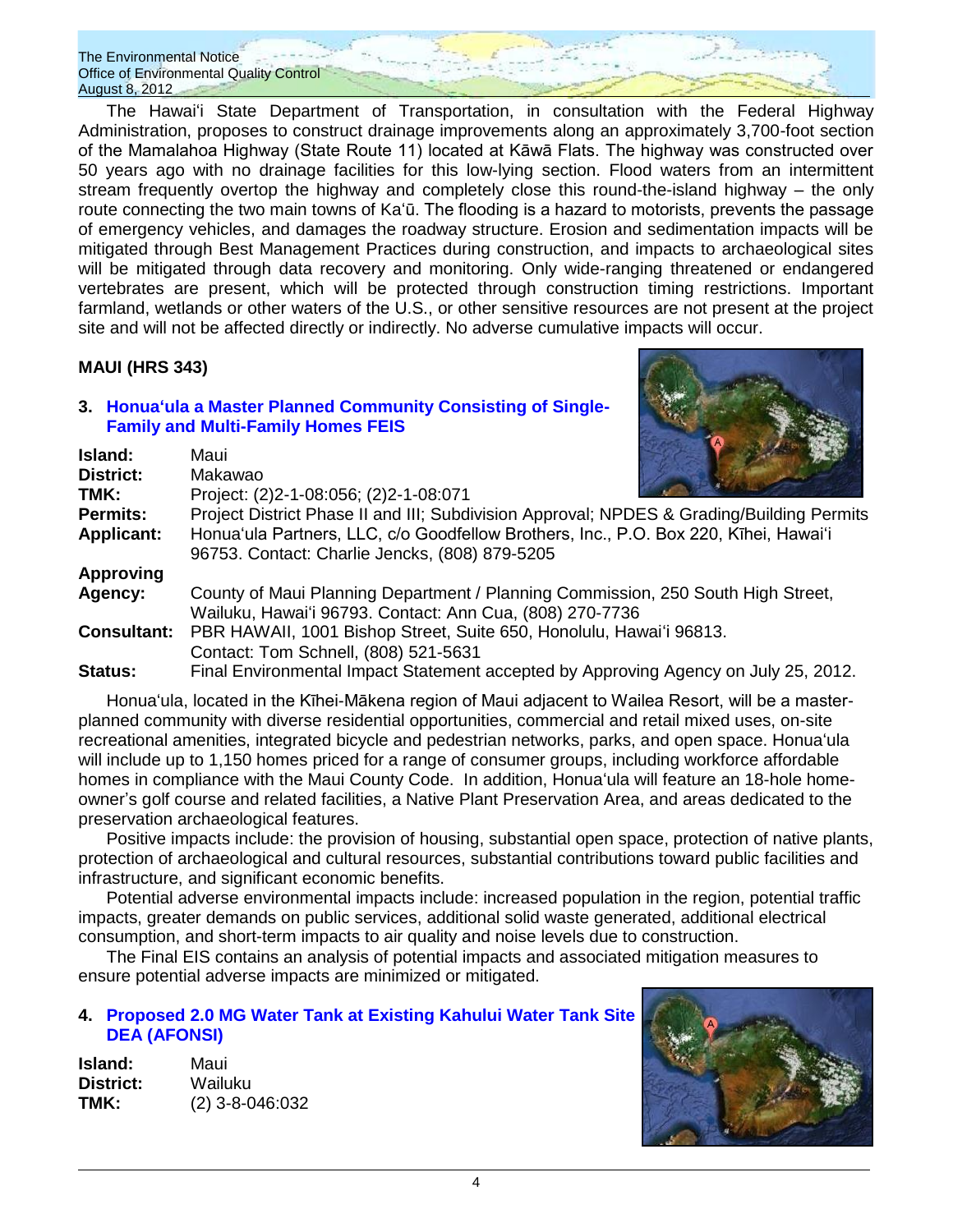| <b>The Environmental Notice</b><br>August 8, 2012 | Office of Environmental Quality Control                                                                                                                   |
|---------------------------------------------------|-----------------------------------------------------------------------------------------------------------------------------------------------------------|
| <b>Permits:</b>                                   | Construction Permits work within County Right-of-Way                                                                                                      |
|                                                   | Permit, Community Noise Permit (as applicable),                                                                                                           |
|                                                   | NPDES permit (as applicable)                                                                                                                              |
|                                                   | <b>Proposing/Determination Agency</b>                                                                                                                     |
| Agency:                                           | County of Maui, Department of Water Supply, 200 South High Street, 5 <sup>th</sup> Floor, Wailuku,                                                        |
|                                                   | Hawai'i 96793. Contact: Myles Fujinaka, (808) 270-7835                                                                                                    |
| <b>Consultant:</b>                                | Munekiyo & Hiraga, Inc., 305 High Street, Suite 104, Wailuku, Hawai'i 96793.                                                                              |
|                                                   | Contact: Mich Hirano, (808) 244-2015                                                                                                                      |
| <b>Status:</b>                                    | Statutory 30-day public review and comment period starts, comments are due on<br>September 7, 2012. Send comments to the Proposing Agency and Consultant. |

Through agreements with Maui Lani Partners, the County of Maui, Department of Water Supply (DWS) proposes to develop a new 2.0 million gallon (MG) water tank at the existing Kahului Water Tank Site on Waiinu Road in Wailuku. The proposed 2.0 MG water tank will serve Central Maui residents and businesses and is part of DWS' continuing efforts to upgrade the Central Maui Water System. The subject property is located on Waiinu Road in the vicinity of Sandhills Estates, Historic Sandhills, and the Maui Memorial Park Cemetery in Wailuku. An existing 1.5 MG, steel-constructed water tank is located on the northeastern portion of the subject property. The proposed 2.0 MG water tank will be located adjacent to and southwest of the existing 1.5 MG water tank. The proposed 2.0 MG water tank will be located at the site of a former 2.0 MG water tank which was demolished in the late 1980s due to structural deterioration. The new tank will measure 30 feet in height with a flat roof.

# **5. [Hauʻoli Street Drainage System Improvements Project DEA \(AFONSI\)](http://oeqc.doh.hawaii.gov/Shared%20Documents/EA_and_EIS_Online_Library/Maui/2010s/2012-08-08-MA-DEA-Hauoli-Street-Drainage-System-Improvements-in-Wailuku-Maui.PDF)**

| Island:                        | Maui                                                                          |
|--------------------------------|-------------------------------------------------------------------------------|
| <b>District:</b>               | Wailuku                                                                       |
| TMK:                           | (2) 3-8-005:003 (por.) and 017 (por.) and (2) 3-8-                            |
|                                | 014:011 (por.) and 015 (por.)                                                 |
| <b>Permits:</b>                | Special Management Area Assessment and Shoreline                              |
|                                | Setback Assessment                                                            |
| <b>Proposing/Determination</b> |                                                                               |
| Agency:                        | County of Maui, Department of Public Works, 200                               |
|                                | South High Street, 4 <sup>th</sup> Floor, Wailuku, Hawaii 96793.              |
|                                | Contact: Wendy Kobashigawa (808) 270-7745.                                    |
| <b>Consultant:</b>             | Munekiyo & Hiraga, Inc., 305 High Street, Suite 104, Wailuku, Hawai'i 96793.  |
|                                | Contact: Michael Munekiyo (808) 244-2015                                      |
| <b>Status:</b>                 | Statutory 30-day public review and comment period starts, comments are due on |
|                                | September 7, 2012. Send comments to the Proposing Agency and Consultant.      |

The County of Maui, Department of Public Works (DPW) proposes improvements to the existing Hauoli Street drainage system. The existing single cell 3-foot by 8-foot box culvert crossing Hauʻoli Street and the concrete drainage channel extending to the shore, lack the capacity to adequately accommodate the volume of storm water runoff that collects in the drainage ditch *mauka* of Hauʻoli Street. During periods of heavy rainfall, runoff overtops the culvert, flooding Hauoli Street and neighboring properties.

The proposed action includes the replacement of the existing box culvert that crosses Hauoli Street with a 4-foot by 8-foot double cell box culvert with inlet control, along with modifications to the concrete drainage channel. Hauoli Street will be re-graded to direct runoff towards the drainage channel. Together, these improvements will increase the capacity of the drainage system to handle storm water flow and alleviate flooding and overtopping along Hauʻoli Street. The proposed action also involves the construction of an approximately 200-foot by 150-foot earthen water quality basin and grassed drainage channel on the *mauka* side of Hauʻoli Street which will be designed to allow sediment and particulates to settle before runoff drains into the culvert and discharges into the ocean. A new gravel access road will enable access for maintenance of the water quality basin.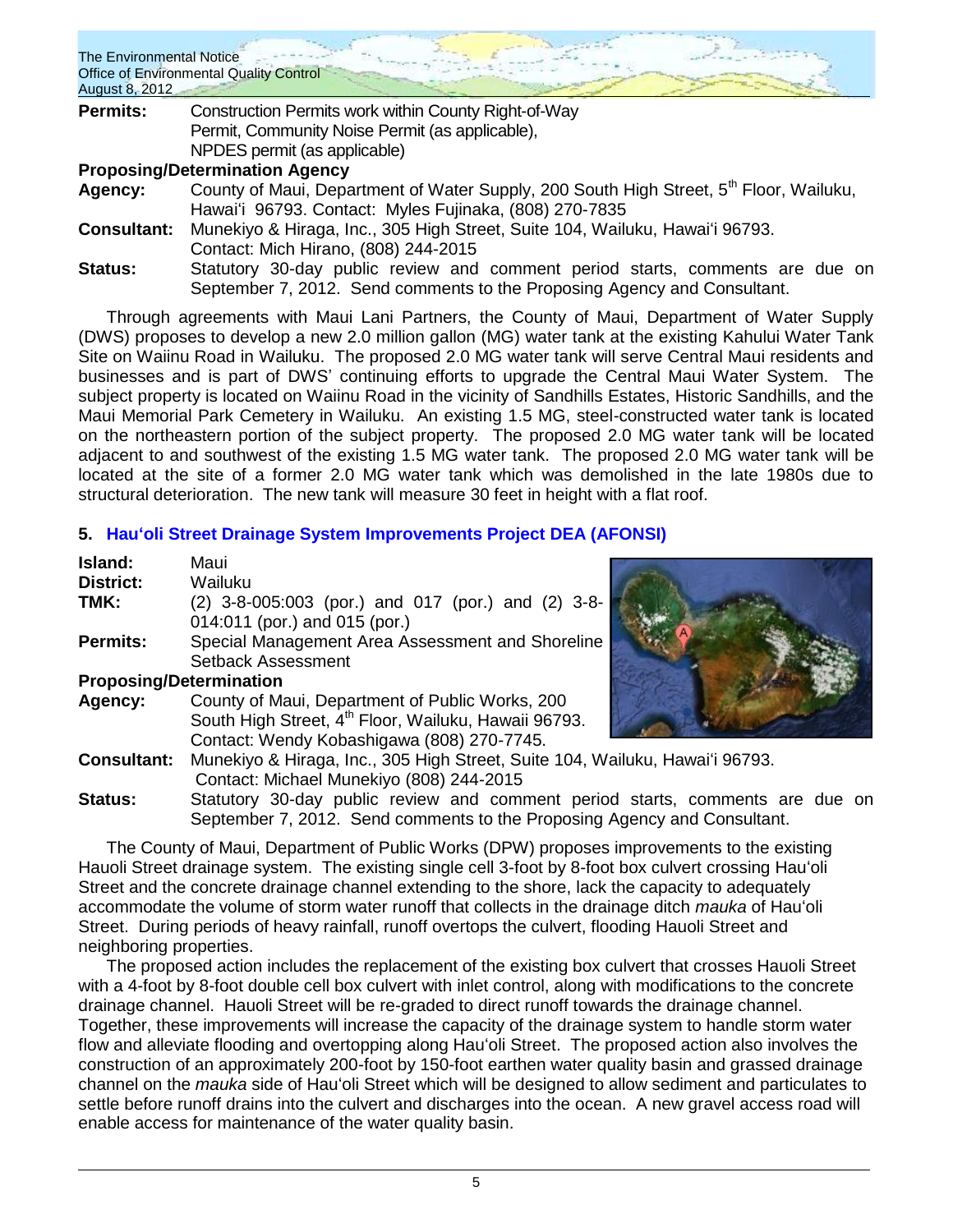# **6. [Waiko Baseyard Light Industrial 41-lot Subdivision](http://oeqc.doh.hawaii.gov/Shared%20Documents/EA_and_EIS_Online_Library/Maui/2010s/2012-08-08-MA-DEA-Waiko-Baseyard-Light-Industrial-Project.pdf) FEA (FONSI)**

| Island:            | Maui                                                                                |  |
|--------------------|-------------------------------------------------------------------------------------|--|
| <b>District:</b>   | Wailuku                                                                             |  |
| TMK:               | (2) 3-8-007:102                                                                     |  |
| <b>Permits:</b>    | District Boundary Amendment, Community Plan                                         |  |
|                    | Amendment, Change in Zoning                                                         |  |
| <b>Applicant:</b>  | V. Bagoyo Development Consulting Group. 1500 Kilinoe                                |  |
|                    | Place, Wailuku, Hawai'i 96793.                                                      |  |
|                    | Contact: Vince Bagoyo (808) 357-3842                                                |  |
| <b>Approving</b>   |                                                                                     |  |
| Agency:            | Maui Planning Commission c/o County of Maui, Planning Department, 250 South High    |  |
|                    | Street, Wailuku, Hawaii 96793. Contact: William Spence (808) 270-7735.              |  |
| <b>Consultant:</b> | V. Bagoyo Development Consulting Group, 1500 Kilinoe Place, Wailuku, Hawai'i 96793. |  |
|                    | Contact: Vince Bagoyo (808) 357-3842                                                |  |
| Status:            | Finding of No Significant Impact Determination                                      |  |

Applicant is requesting the necessary land use entitlement approvals to develop its proposed light industrial subdivision consisting of 41 lots on 31.2 acres located in the State Ag district on Waiko Road, Wailuku, Maui. It is not located in the Special Management Area. Lots will range in size from 9,500 sq. ft. to 8.5 acres. Related infrastructure consists of internal roads, drainage retention, utilities, IWS, etc. Maui County Code, Title 19 generally describes "Light Industrial M-1" as: *"The M-1 light industrial district is designed to contain mostly warehousing and distribution types of activity, and permits most compounding, assembly, or treatment of articles or materials with the exception of heavy manufacturing and processing of raw materials. Residential uses are excluded from this district"*

# **7. [Wailuku Municipal Parking Structure](http://oeqc.doh.hawaii.gov/Shared%20Documents/EA_and_EIS_Online_Library/Maui/2010s/2012-08-08-MA-FEA-Wailuku-Municipal-Parking-Structure.pdf) FEA (FONSI)**

| Island:                        | Maui                                                                         |  |
|--------------------------------|------------------------------------------------------------------------------|--|
| District:                      | Wailuku                                                                      |  |
| TMK:                           | $(2)$ 3-4-013:075                                                            |  |
| <b>Permits:</b>                | Building, Grading, Electrical, Plumbing, NPDES                               |  |
| <b>Proposing/Determination</b> |                                                                              |  |
| Agency:                        | Department of Public Works, County of Maui. 200 South                        |  |
|                                | High Street, Wailuku, Hawaii 96793. Contact: Mr. David Goode (808) 270-7845  |  |
| <b>Consultant:</b>             | Chris Hart & Partners, Inc. 115 North Market Street, Wailuku, Hawai'i 96793. |  |
|                                | Contact: Christopher L. Hart (808) 270-1955                                  |  |
| <b>Status:</b>                 | Finding of Not Significant Impact Determination                              |  |

The County of Maui is proposing to construct a 5-level, 117,532 square foot concrete parking structure on an approximately 2.19 acre site that is currently an asphalt paved parking lot consisting of 210 existing stalls.

Additional at-grade paved parking stalls are also proposed along the northern and eastern boundaries of the parcel for a total of approximately 426 stalls. Access to the parking structure will be via driveway entrances from Market, Vineyard, and Church Streets. The project includes improvements to existing pedestrian access and other amenities such as lamp posts, benches, bike racks, and trash receptacles.

An interim parking plan will be implemented during construction to mitigate the temporary loss of parking. Impacts to existing view planes from Vineyard Street to Haleakala are unavoidable due to the size of the structure; however, since the structure will be a public facility, new opportunities for public viewing of significant scenic vistas will be provided. Although the project does not directly generate additional traffic, the new structure may indirectly induce additional traffic by removing parking supply as a barrier to commercial development. Future individual projects will mitigate their traffic impacts.

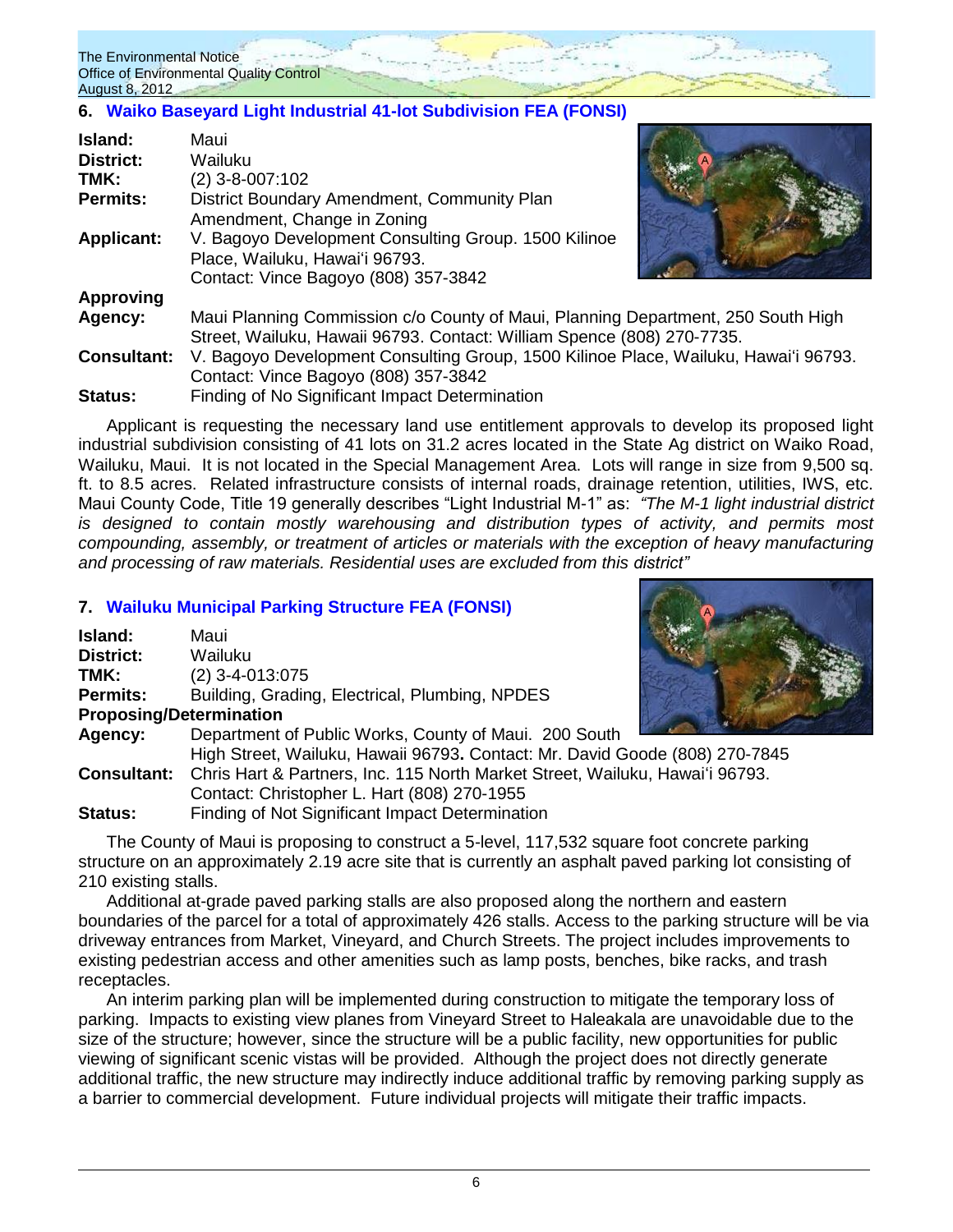# **LĀNAʻI**

**8. [Maui Police Department Waiakeakua Communication Facility](http://oeqc.doh.hawaii.gov/Shared%20Documents/EA_and_EIS_Online_Library/Lanai/2010s/2012-08-08-LA-FEA-Maui-Police-Department-Waiakeakua-Communications-Facility-on-Lanai.pdf)  FEA [\(FONSI\)](http://oeqc.doh.hawaii.gov/Shared%20Documents/EA_and_EIS_Online_Library/Lanai/2010s/2012-08-08-LA-FEA-Maui-Police-Department-Waiakeakua-Communications-Facility-on-Lanai.pdf)**

| Island:            | Lānaʻi                                                                                                                                                                                                                               | <b>Project Site</b>                                             |
|--------------------|--------------------------------------------------------------------------------------------------------------------------------------------------------------------------------------------------------------------------------------|-----------------------------------------------------------------|
| <b>District:</b>   | Lānaʻi                                                                                                                                                                                                                               |                                                                 |
| TMK:               | $(2)$ 4-9-002:001                                                                                                                                                                                                                    |                                                                 |
| Permits:           | <b>Conservation District Use Permit, Federal</b><br>Communications commission licenses/approvals, as<br>applicable, National Pollutant Discharge Elimination<br>System (NPDES) Permit, as applicable, Noise Permit, as<br>applicable | Kaumalapau<br>Harbor<br>to city.<br>$\mathcal{S}^{\mathcal{C}}$ |
| <b>Proposing</b>   |                                                                                                                                                                                                                                      |                                                                 |
| Agency:            | Maui Police Department, 55 Mahalani Street, Wailuku, Hawai'i 96793. Contact: Captain<br>Jeffrey Amaral, (808) 244-6445                                                                                                               |                                                                 |
| <b>Approving</b>   |                                                                                                                                                                                                                                      |                                                                 |
| Agency:            | Office of Conservation and Coastal Lands, Department of Land and Natural Resources,<br>1151 Punchbowl Street, Room 131, Honolulu, Hawai'i 96813.<br>Contact: Samuel J. Lemmo, (808) 587-0377                                         |                                                                 |
| <b>Consultant:</b> | Munekiyo & Hiraga, Inc., 305 High Street, Suite 105, Wailuku, Hawai'i 96793. Contact:<br>Michael Munekiyo, (808) 244-2015                                                                                                            |                                                                 |
| <b>Status:</b>     | Finding of No Significant Impact Determination                                                                                                                                                                                       |                                                                 |

The Maui Police Department (MPD) proposes a communications facility to be located off of Munro Trail on the southern ridge of Mt. Lanaihale, Lānaʻi. The facility site and access driveway will be approximately 8,500 sq. ft. and will include a single-story radio equipment building that will house radioequipment, batteries, and an emergency generator, an above-ground fuel tank, and a 4-leg 100-ft selfsupporting steel lattice tower with a waveguide bridge that connects the antennas to the equipment building. Related electrical improvements include the installation of new transformers atop small concrete pads, an electric-meter, and approximately 350 linear feet of buried conduit.

The proposed facility will enhance MPD's communications network, most critically by establishing direct line of sight microwave transmission with the MPD Lanai City Station. The network carries County data and voice transmission, including emergency calls to the 911 dispatch in Wailuku, Maui. Additionally, the facility will be equipped with land-mobile radio, which is used to communicate with first responder agencies and emergency vehicles.

# **OʻAHU (HRS 343)**

# **9. [Honolulu Fire Department Regional Fire Training Center](http://oeqc.doh.hawaii.gov/Shared%20Documents/EA_and_EIS_Online_Library/Oahu/2010s/2012-08-08-OA-DEA-Honolulu-Fire-Department-Regional-Training-Center.pdf) DEA (AFONSI)**

| Island:          | Oʻahu                                                                                                                                                                                                                                                                                                                                    |  |
|------------------|------------------------------------------------------------------------------------------------------------------------------------------------------------------------------------------------------------------------------------------------------------------------------------------------------------------------------------------|--|
| <b>District:</b> | Honolulu                                                                                                                                                                                                                                                                                                                                 |  |
| TMK:             | $(1)1 - 1 - 002:012$                                                                                                                                                                                                                                                                                                                     |  |
| <b>Permits:</b>  | Waiver Permit (from DPP to allow proposed facilities to<br>differ from P-2 development standards), Building Permits<br>(buildings, electrical, plumbing), sidewalk/driveway work,<br>grading, grubbing, trenching and stockpiling permits,<br>National Pollutant Discharge Elimination System<br>(NPDES) Permit-Construction Storm Water |  |
| <b>Proposing</b> |                                                                                                                                                                                                                                                                                                                                          |  |
| Agency:          | Honolulu Fire Department, 636 South Street, Honolulu,<br>Hawai'i 96813-5007. Contact: Captain Robert Main, (808) 723-7139, rmain@honolulu.gov                                                                                                                                                                                            |  |

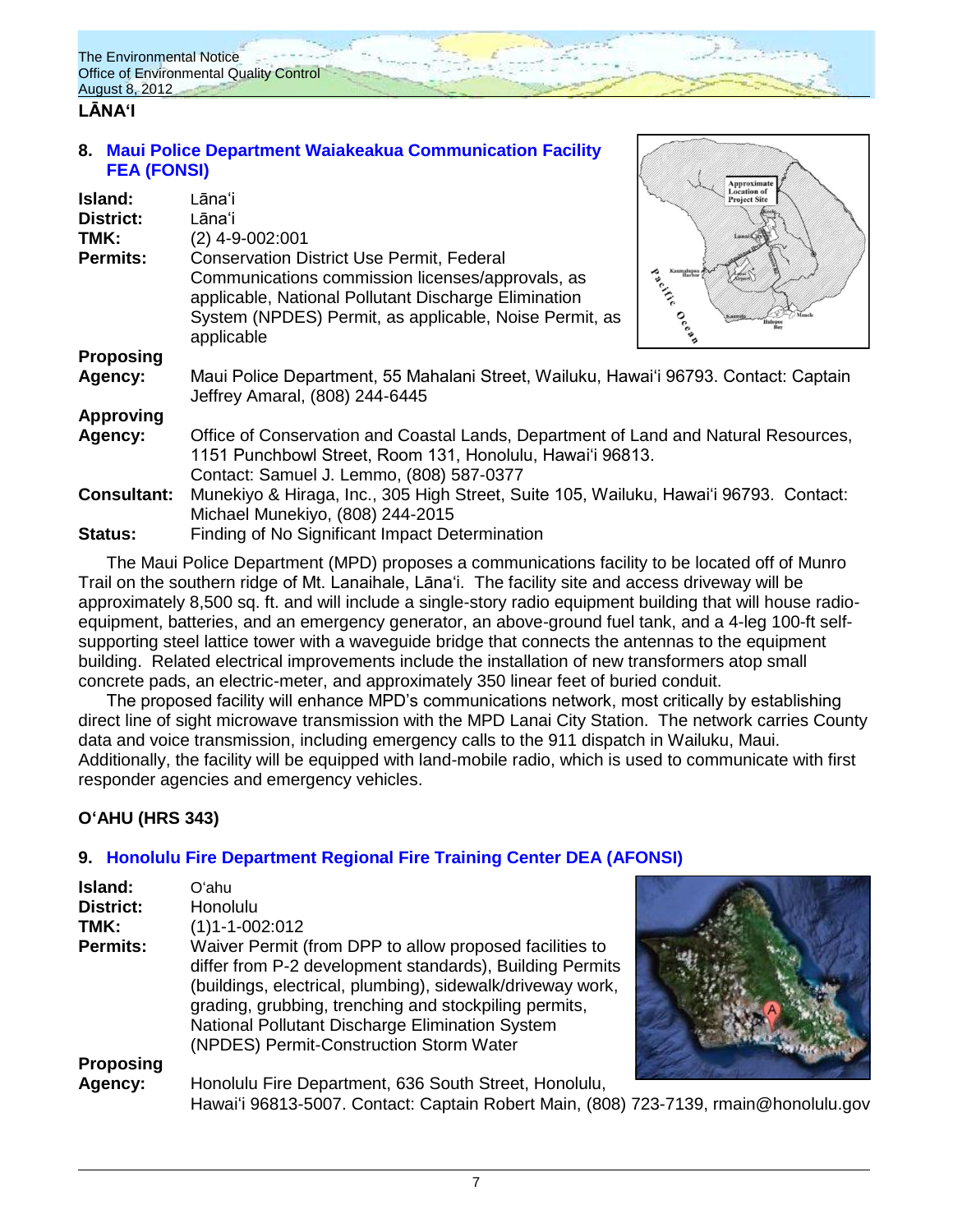| The Environmental Notice                |  |
|-----------------------------------------|--|
| Office of Environmental Quality Control |  |
| August 8, 2012                          |  |

| <b>Approving</b>   |                                                                                             |
|--------------------|---------------------------------------------------------------------------------------------|
| Agency:            | City and County of Honolulu, Department of Design and Construction, 650 S. King Street,     |
|                    | 11 <sup>th</sup> Floor, Honolulu, Hawai'i 96813. Contact: Terry Hildebrand, (808) 768-8401. |
| <b>Consultant:</b> | Group 70 International, Inc., 925 Bethel Street, 5th Floor, Honolulu, Hawai'i 96813.        |
|                    | Contact: Barbara Natale, (808) 523-5866, bnatale@group70int.com.                            |
| <b>Status:</b>     | Statutory 30-day public review and comment period starts, comments are due on               |
|                    | September 7, 2012. Send comments to the Proposing Agency, Approving Agency and              |
|                    | the Consultant.                                                                             |

Improvements to the Honolulu Fire Department's (HFD) Charles H. Thurston Training Center will enhance the quality of the HFD's training program and will create a modern and well-equipped training environment for new recruits, as well as quality facilities for incumbent firefighters. With the proposed improvements, the facility will be in the position to provide critical training to firefighters and other first responders in Hawaiʻi and throughout the Pacific. Significant direct impacts are not anticipated to occur. The project will incorporate key energy and water-saving design strategies to limit the project's environmental footprint and will be designed with a fully integrated approach to meet LEED certification criteria. A minor increase in jobs may result from the proposed project; however this would have incidental impacts on population. Overall, the project's secondary impact would be a beneficial effect on public health and emergency response operations. The project is not anticipated to generate substantial cumulative impacts, and will build upon HFD's mission: To respond to fires, emergency medical incidents, hazardous materials incidents, and rescues on land and sea to save lives, property, and the environment.

# **10. [International Market Place Revitalization Project](http://oeqc.doh.hawaii.gov/Shared%20Documents/EA_and_EIS_Online_Library/Oahu/2010s/2012-08-08-OA-FEIS-International-Marketplace-Revitalization-Project-Document-Portfolio.pdf) (FEIS)**

| Island:            | Oʻahu                                                                                    |
|--------------------|------------------------------------------------------------------------------------------|
| <b>District:</b>   | Honolulu                                                                                 |
| TMK:               | 2-6-22: 36, 37, 38, 39, and 43                                                           |
| <b>Permits:</b>    | Waikiki Special District Permit (Major), Conditional Use                                 |
|                    | Permit (Minor) for Joint Development, Surface                                            |
|                    | Encroachment Variance, Sidewalk Variance, Subdivision                                    |
|                    | for Pedestrian Easement, Trenching Permit, Grading                                       |
|                    | Permit, Drain Connection, Sewer Connection, Flood                                        |
|                    | Study, Street Usage, Zoning Adjustment for a Sign                                        |
|                    | Master Plan, National Pollutant Discharge Elimination Permit, Construction Noise Permit, |
|                    | Industrial Wastewater Discharge, Construction Plan Approval, and Building Permits.       |
| <b>Applicant:</b>  | TRG IMP LLC, 200 East Long Lake Rd, Ste. 300, Bloomfield Hills, MI 48304-2324.           |
|                    | Contact: Terry, Fitzgerald (248) 258-7531                                                |
| <b>Approving</b>   |                                                                                          |
| Agency:            | Department of Planning and Permitting, 650 South King Street, 7th Floor, Honolulu,       |
|                    | Hawaii 96813. Contact: Joyce Shoji, (808) 768-8032                                       |
| <b>Consultant:</b> | Kusao & Kurahashi, Inc. 2752 Woodlawn Drive, Suite 5-202, Honolulu, Hawaii 96822.        |
|                    | Contact: Keith Kurahashi, (808) 988-2231                                                 |
| <b>Status:</b>     | Final Environmental Impact Statement accepted by Approving Agency on July 17, 2012.      |

The International Market Place Revitalization Project (Project) includes the demolition of all buildings and structures on the project site (about 499,000 square feet of commercial space) and construction of a new retail, dining, and entertainment center (about 390,000 square feet of commercial space). The 5.982-acre project site fronts Kalakaua and Kuhio Avenues and is mid-block between Kaiulani and Seaside Avenues in Waikiki. It contains the International Market Place (IMP), Waikiki Town Center and the Miramar at Waikiki hotel (Miramar).

The redeveloped commercial center will be generally three levels in height, however, the portion fronting Kuhio Avenue will have a seven-story structure consisting of two levels of retail on the Ewa side and three levels of retail on the Diamond Head side with five levels of parking above (the existing parking structures serving the IMP, Waikiki Town Center and Miramar are located on this portion of the site).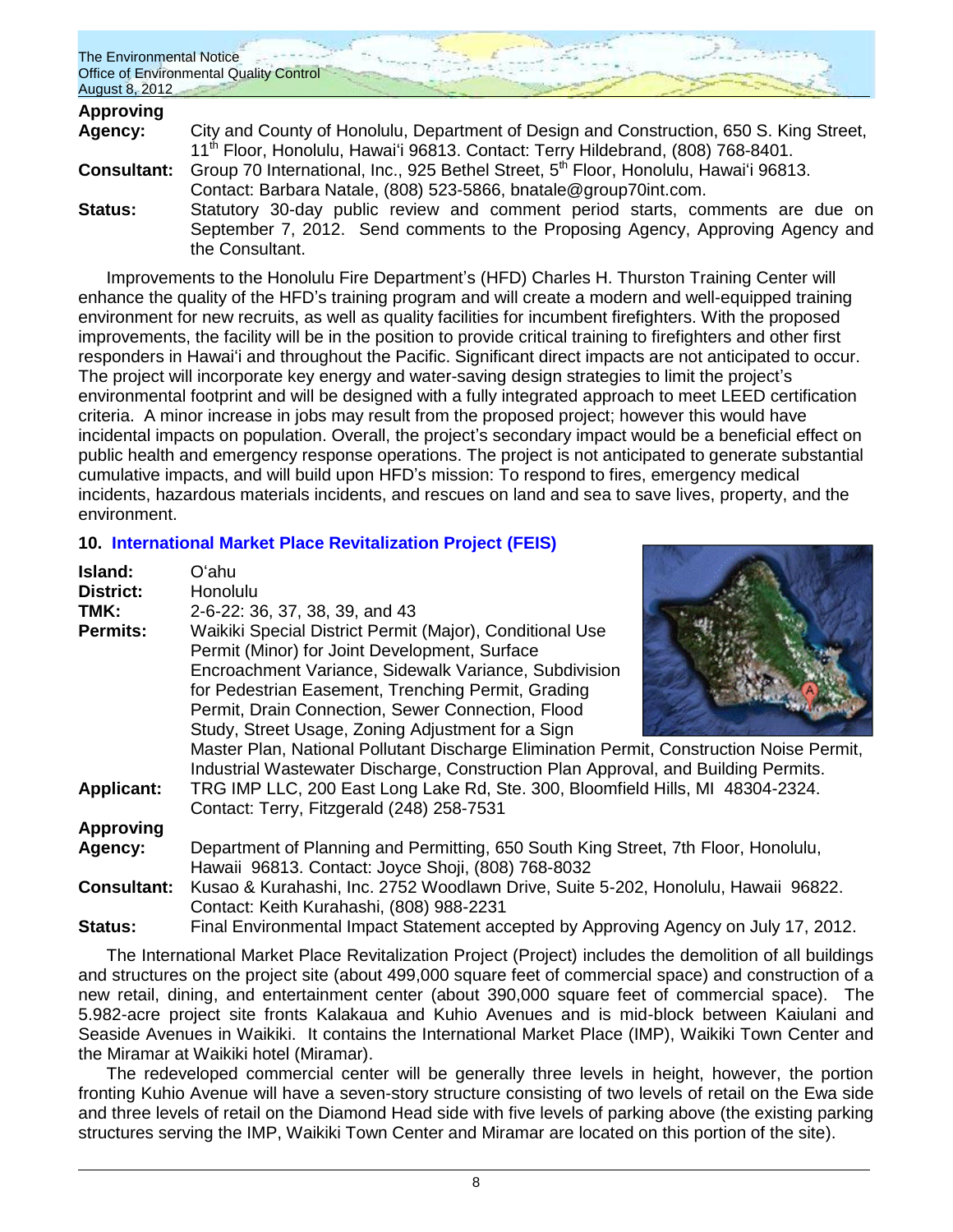

The Project is not anticipated to have a significant direct, indirect, secondary, 76 or cumulative impact on the surrounding area in terms of public services and the environment primarily because of the proposed net reduction in the total floor area for the combined properties.

# **11. [Stevenson Middle School Multi-Purpose Educational Facilities FEA](http://oeqc.doh.hawaii.gov/Shared%20Documents/EA_and_EIS_Online_Library/Oahu/2010s/2012-08-08-OA-FEA-Stevenson-Middle-School-Multipurpose-Educational-Facilities.pdf) (FONSI)**

| Island:<br><b>District:</b>    | Oʻahu<br>Honolulu                                                                                                                                                                                                                                                 |
|--------------------------------|-------------------------------------------------------------------------------------------------------------------------------------------------------------------------------------------------------------------------------------------------------------------|
| TMK:                           | 2-4-33:013                                                                                                                                                                                                                                                        |
| <b>Permits:</b>                | <b>Punchbowl Special Design District Permit, Waiver</b><br>Permits, Grading Permit, Construction and Building<br>Permits, Sewer Connection Application, Industrial<br>Wastewater Discharge Permit, Board of Water Supply<br><b>Construction/Connection Permit</b> |
| <b>Proposing/Determination</b> |                                                                                                                                                                                                                                                                   |
| Agency:                        | State of Hawai'i, Department of Education, 1151<br>Punchbowl Street, Room 431, Honolulu, Hawai'i 96813.<br>Contact: Arnold Fukunaga, (808) 586-0440                                                                                                               |
| <b>Consultant:</b>             | PlanPacific, Inc. 1001 Bishop Street, Suite 2755, Honolulu, Hawai'i 96813.<br>Contact: Lisa Leonillo Imata, (808) 521-9418                                                                                                                                        |
| Status:                        | Finding of No Significant Impact Determination                                                                                                                                                                                                                    |

The proposal is to modernize the science and technology facilities at Stevenson Middle School, a recently designated Science Signature School. The current science classrooms are sub-standard and lack modern equipment. The proposed new facilities consist of a two-story classroom building, adjacent single-story multi-purpose room, and adjacent covered walkway/lanai area. Total usable floor area will be 11,500 square feet. The structures will be located in an underutilized open area adjacent to the existing classroom building. No significant adverse long-term or cumulative impacts are anticipated to be generated from the proposed project. The slopes and views of Punchbowl Crater will be unchanged. Short-term construction-related impacts will be mitigated and construction activities will be restricted per State and County rules.

# **12. [University of Hawaiʻi Pacific Health Research Laboratory at Kalaeloa](http://oeqc.doh.hawaii.gov/Shared%20Documents/EA_and_EIS_Online_Library/Oahu/2010s/2012-08-08-OA-DEA-Kalaeloa-University-of-Hawaii-Pacific-Health-Research-Laboratory.pdf) DEA (AFONSI)**

| Island:                        | Oʻahu                                                                                    |
|--------------------------------|------------------------------------------------------------------------------------------|
| <b>District:</b>               | 'Ewa District                                                                            |
| TMK:                           | Portion of TMK 1-9-1-13:045                                                              |
| <b>Permits:</b>                | HCDA - Plan Review Use, HCDA - Site Development                                          |
|                                | Plan Submittal Process, City & County of Honolulu -                                      |
|                                | Building Permit, City & County of Honolulu – Grading                                     |
|                                | Permit, City & County of Honolulu - Industrial Wastewater                                |
|                                | Discharge Permit, State of Hawai'i Air Quality Permit (if                                |
|                                | required based on design elements), NPDES General                                        |
|                                | Permit for Storm Water Control in Construction Activities, State of Hawai'i Permit for   |
|                                | Import and Possession of Micro-organisms, Federal Control of Select Agents – USDA and    |
|                                | CDC, Federal Rules on Transportation of Agents - DOT/IATA, University of Hawai'i         |
|                                | <b>Radiation Equipment Licensure</b>                                                     |
| <b>Proposing/Determination</b> |                                                                                          |
| Agency:                        | University of Hawai'i, Office of the Vice Chancellor for Research, 2500 Campus Road      |
|                                | Hawai'i Hall 211, Honolulu, Hawai'i 96822. Contact: Dr. Vassilis Syrmos, (808) 956-7837. |
| <b>Consultant:</b>             | Wilson Okamoto Corporation, 1907 S. Beretania Street, Suite 400, Honolulu, Hawai'i       |

96826. Contact: Mr. Earl Matsukawa, (808) 946-2277.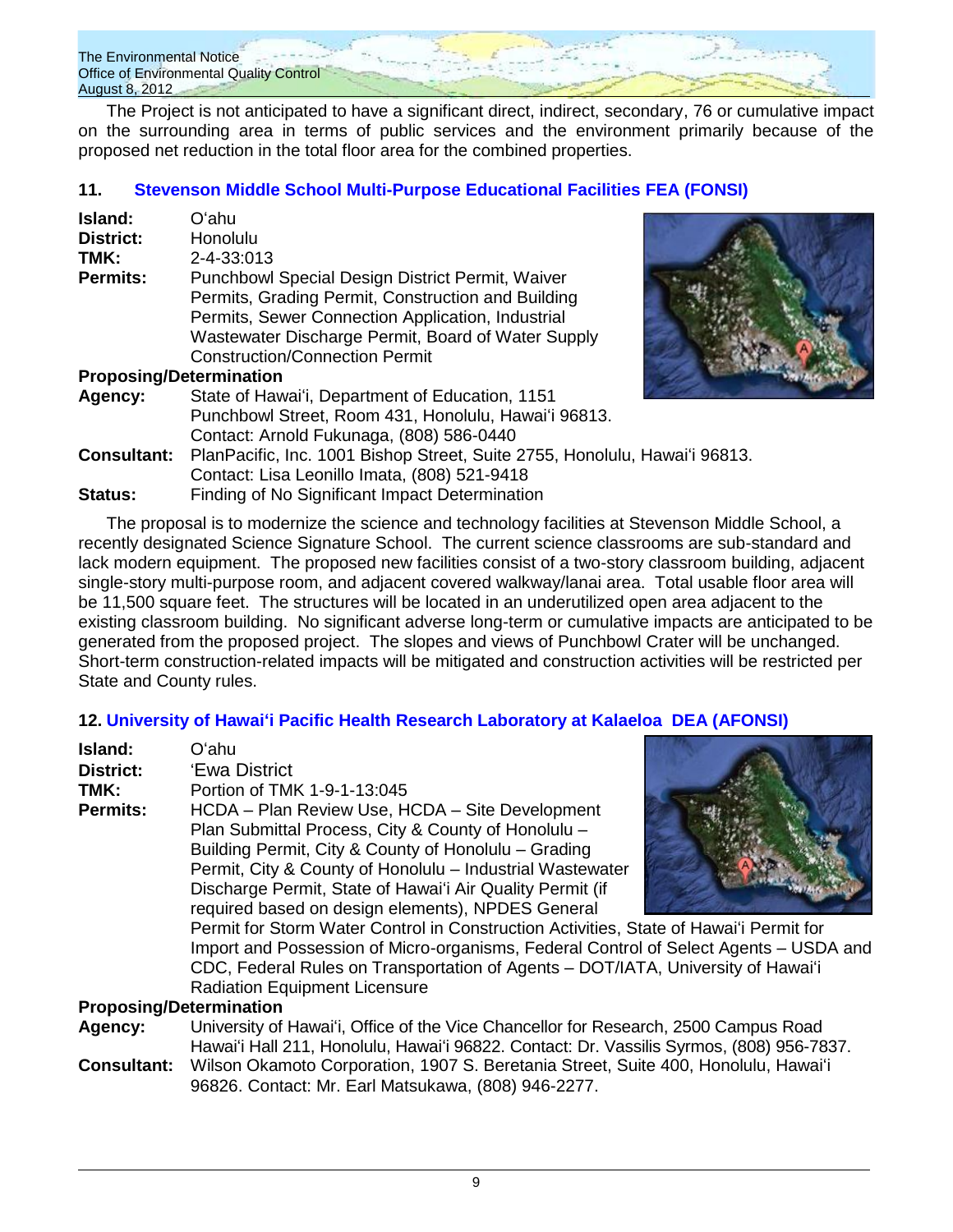

**Status:** Statutory 30-day public review and comment period starts, comments are due on September 7, 2012. Send comments to the Proposing/ Determination Agency and Consultant.

NIH, through the National Institute of Allergy and Infectious Diseases, is providing a grant to the UH to partially fund the construction of the UH PHRL, a Regional Biosafety Lab. The proposed UH PHRL would be devoted to researching and detecting emerging infectious diseases, as well as developing rapid and more accurate diagnostic tests, drugs and vaccines for emerging and re-emerging infectious diseases in the Asia-Pacific region. This work is especially vital, given Hawaiʻi's position as the gateway to the United States for travelers from throughout the Asia-Pacific region, making it vulnerable to the introduction of exotic pathogens.

The proposed project site encompasses an approximately two acre portion of Tax Map Key (TMK) parcel 1-9-1-13:045 in Kalaeloa, Oʻahu, within the State of Hawaiʻi Kalaeloa Community Development District.

The proposed facility would consist of a one-story, approximately 31,179-gross square foot (ft<sup>2</sup>) standalone structure and would include BSL-2, BSL-3, and ABSL3 laboratories, a small lab animal facility for primarily rodents, an insectary, physical plant, and support space for research, administration, and building operations.

# **COASTAL ZONE MANAGEMENT NOTICES**

### **Special Management Area (SMA) Minor Permits**

The SMA Minor Permits below have been approved (HRS §205A-30). For more information, contact the county/state Planning Department. Honolulu (768-8014); Hawaiʻi (East Hi 961-8288; West Hi, 323-4770); Kauaʻi (241-4050); Maui (270-7735); Kakaʻako or Kalaeloa Community Development District (587-2841).

| <b>Location (TMK)</b>              | <b>Description (File No.)</b>                                                                                   | <b>Applicant/Agent</b>              |
|------------------------------------|-----------------------------------------------------------------------------------------------------------------|-------------------------------------|
| Hawai'i: North Kona (7-7-004: 062) | After-the-fact Permit for Installation of Fence<br>and Rock Wall (SMM 12-230)                                   | Andgen Revocable Living Trust       |
| Kaua'i: (5-5-004: 018)             | Construct Gym, Pool, and Associated<br>Improvements (Deck, Mechanical Room)<br>(SMA(M)-2013-1)                  | Dan Errico/Brian M. Hennessy        |
| Kaua'i: (5-5-002: 017)             | <b>Construct Outdoor BBQ Pavilion. Portable</b><br>Jacuzzi, and Two-Story Auxiliary Building<br>(SMA(M)-2013-2) | Bill & Denise Hay                   |
| Kaua'i: (5-5-003: 031)             | Install Approximately Six-Foot High Perimeter<br>Wood Fencing (SMA(M)-2013-3)                                   | Steven Searby Trust                 |
| Maui: Lahaina (4-6-008: 006)       | 2013 Campbell Park Celebration (SM2<br>20120081)                                                                | Lahaina Town Action Committee       |
| Maui: Lahaina (4-6-008: 006)       | 2014 Campbell Park Celebration (SM2<br>20120082)                                                                | Lahaina Town Action Committee       |
| Maui: Kihei (3-9-001: 157 and 158) | Stockpiling at Ka'ono'ulu Estates (SM2<br>20120086)                                                             | Betsill Brothers Construction, Inc. |
| Maui: Lahaina (4-6-031: 031)       | Apartment Alteration/Addition (SM2<br>20120087)                                                                 | Lokelani Construction Co., Inc.     |
| Maui: Kihei (3-9-004: 025)         | Renovations of Condo (SM2 20120088)                                                                             | <b>Ben Little</b>                   |
| Maui: Kihei (3-9-020: 021)         | Kamaole Surf Parking Lot Overlay (SM2<br>20120090)                                                              | Alexander Gat                       |
| Maui: Kihei (3-9-051: 018)         | Recycle & Redemption (SM2 20120091)                                                                             | Maui Disposal Company Inc.          |
| Maui: Kihei (2-1-005: 118)         | Infrastructure on Makena-Keoneoio (SM2<br>20120092)                                                             | 'IWA 'IKE, LLC                      |
| Maui: Lahaina (4-6-033: 019)       | Residential Renovation (SM2 20120093)                                                                           | Lokelani Construction Co., Inc.     |
| Maui: Kihei (3-9-051: 034)         | Erect Canopy (SM2 20120094)                                                                                     | Grace Riggan                        |
| Maui: Kihei (2-1-005: 117)         | Two Single-Family Residential Lots (SM2<br>20120095)                                                            | Pine State Limited, "Ke Kani Kai"   |
| Molokai: (5-7-007: 061)            | Install Solar Array (SM6 20120005)                                                                              | Mark Puccinelli                     |
| Molokai: (5-4-011: 062)            | Construct a Storage Shed (SM2 20120006)                                                                         | Richard S Young                     |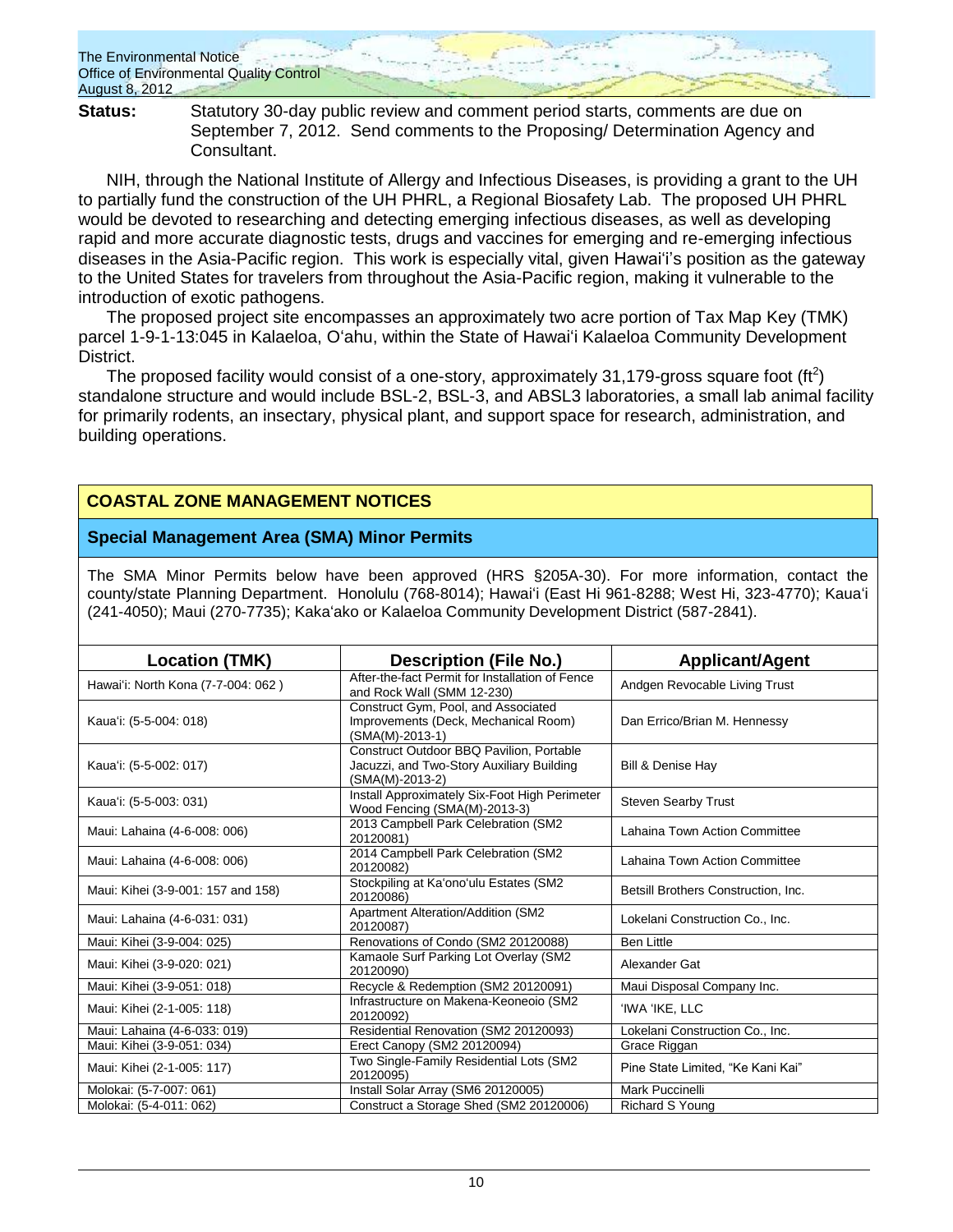| <b>The Environmental Notice</b><br>Office of Environmental Quality Control<br><b>August 8, 2012</b> |                                                                                                                                                                                     |                                   |
|-----------------------------------------------------------------------------------------------------|-------------------------------------------------------------------------------------------------------------------------------------------------------------------------------------|-----------------------------------|
| O'ahu: Honouliuli (9-1-057: 001)                                                                    | Utility Installation, Type A, Including Two<br>Global Positioning System and Nine Panel<br>Antennas, Five Equipment Cabinets and<br>Accessory Uses and Structures (2012/SMA-<br>21) | Verizon Wireless/General Dynamics |
| O'ahu: Kailua (4-3-022: 019)                                                                        | New Six-Foot High Moss Rock Wall, Five-<br>Foot High Cable Wire Fence, Gates and<br>Lighting (2012/SMA-26)                                                                          | Don Eovino/Michael McMahon        |

### **SHORELINE NOTICES**

# **Shoreline Certification Applications**

The shoreline certification applications above are available for review at the DLNR Offices on Kauaʻi, Hawaiʻi, Maui, and Honolulu, 1151 Punchbowl Street, Room 220 (HRS 205A-42 and HAR 13-222-12). All comments shall be submitted in writing to the State Land Surveyor, 1151 Punchbowl Street, Room 210, Honolulu, HI 96813 and postmarked no later than 15 calendar days from the date of the public notice of the application. For more information, call Ian Hirokawa at 587-0420.

| File No. | <b>Date</b> | Location                                                                                                                                                                  | <b>Applicant/Owner</b>                                          | TMK         |
|----------|-------------|---------------------------------------------------------------------------------------------------------------------------------------------------------------------------|-----------------------------------------------------------------|-------------|
| OA-1497  | 7/25/12     | Lot 3 as shown on Map 4 of Land Court Application 726<br>situate at Punaluu-Makai, Kaneohe, Koolaupoko, Oahu<br>Address: 45-75 Waikalua Road<br>Purpose: Building permits | Ryan M. Suzuki/ Waikalua<br>Development LLC                     | 4-5-005:059 |
| MA-514   | 7/12/12     | Lot 10-B-1 of Land Court Application 485 (Map 6) situate<br>at Honokowai, Lahaina, Maui<br>Address: 110 Ka'anapali Shores Place<br>Purpose: N/A                           | Akamai Land Surveying,<br>Inc./Mahana AOAO                      | 4-4-001:099 |
| MA-515   | 7/23/12     | Lot 4-A, Mahinahina Kai Subdivision situate at<br>Mahinahina, Maui<br>Address: 4007 Lower Honoapiilani Road<br>Purpose: Determine shoreline setback                       | R.T. Tanaka Engineers,<br>Inc./ Mahinahina Beach<br><b>AOAO</b> | 4-3-008:001 |

# **Shoreline Certifications and Rejections**

The shoreline notices below have been proposed for certification or rejection by DLNR (HRS 205A-42 and HAR 13-222-26). Any person or agency who wants to appeal shall file a notice of appeal in writing with DLNR no later than 20 calendar days from the date of this public notice. Send the appeal to the Board of Land and Natural Resource, 1151 Punchbowl Street, Room 220, Honolulu, HI 96813.

| File No. | <b>Proposed/Rejected</b>                   | Location                                                                                                                                                                                                                                                                                          | <b>Applicant/Owner</b>                                                              | TMK         |
|----------|--------------------------------------------|---------------------------------------------------------------------------------------------------------------------------------------------------------------------------------------------------------------------------------------------------------------------------------------------------|-------------------------------------------------------------------------------------|-------------|
| MA-504   | <b>Proposed Shoreline</b><br>Certification | Lot 3 of the Bechert Estate Partition Luca No.<br>4.103 and all of Lots 4-A and 4-B of the Bechert<br>Estate Subdivision, Luca No. 4.138 situate at<br>Kahananui, Kaanapali, Maui<br>Address: 4327 Lower Honoapiilani Road<br>Purpose: Setback purposes                                           | Arthur P. Valencia/<br><b>Valley Isle Resort</b>                                    | 4-3-010:004 |
| MA-508   | Proposed Shoreline<br>Certification        | Parcel 7-A, Portion Parcel 8-A and Portion<br>Remnant 4 as shown on F.A.P. No. 30-A being a<br>portion of Grant 4973 to Walter M. Gifford situate<br>at Olowalu, Lahaina, Maui<br>Address: Honoapiilani Highway<br>Purpose: Construct shoreline protection using<br>boulder fill; for use in CDUA | ControlPoint Surveying,<br>Inc./ State of Hawaii<br>Department of<br>Transportation | 4-8-003:006 |
| OA-1461  | Rejection                                  | Lot 16 as shown on Map 4 of Land Court<br>Application 1810 situate at Mokuleia, Waialua,<br>Oahu<br>Address: 68-689 Farrington Highway<br>Purpose: Building setback requirement                                                                                                                   | Jaime F. Alimboyoguen/<br><b>Gregory Michaels</b>                                   | 6-8-010:021 |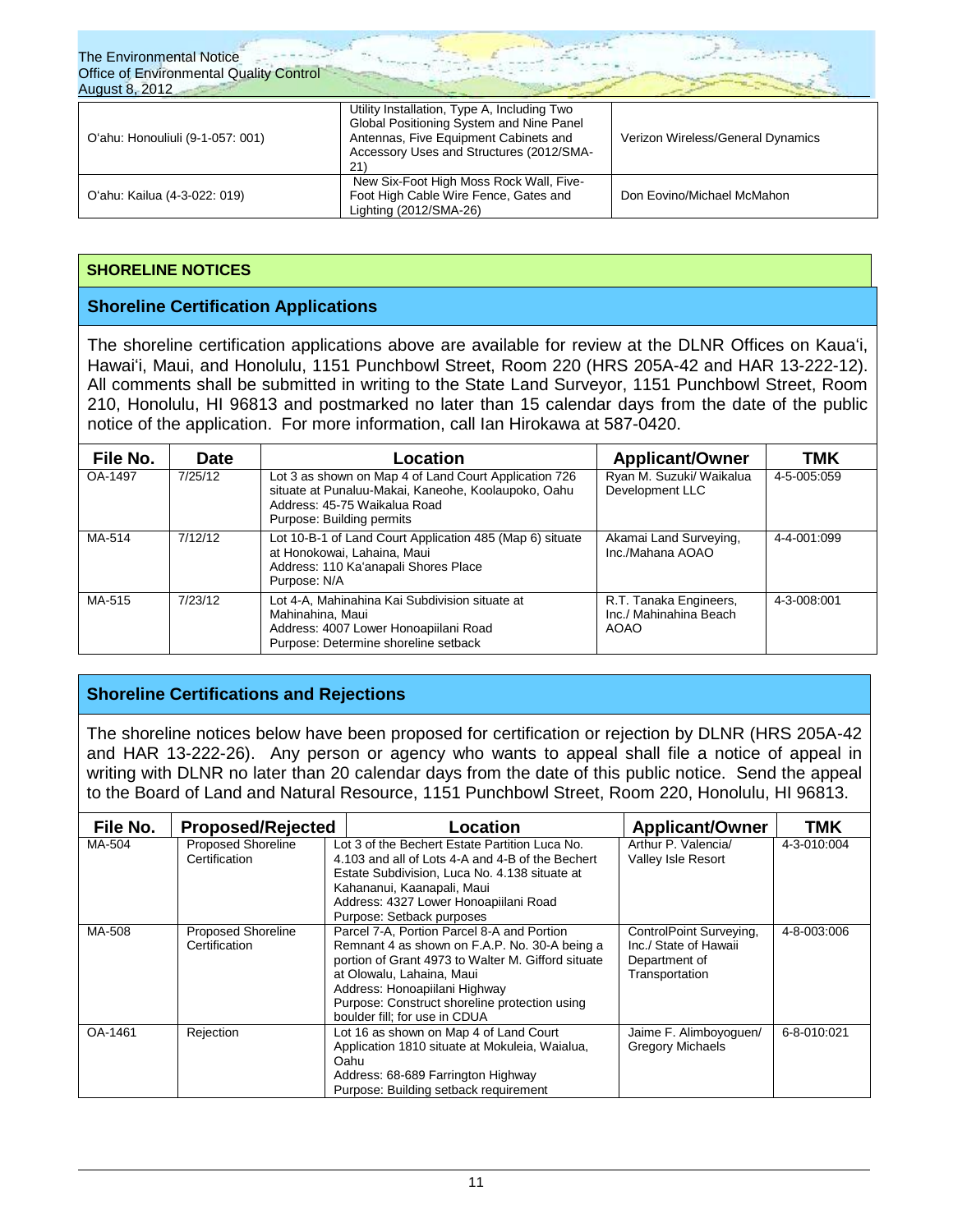| <b>The Environmental Notice</b><br><b>August 8, 2012</b> | <b>Office of Environmental Quality Control</b> |                                                                                                                                                                                                                                           |                                                                            |             |
|----------------------------------------------------------|------------------------------------------------|-------------------------------------------------------------------------------------------------------------------------------------------------------------------------------------------------------------------------------------------|----------------------------------------------------------------------------|-------------|
| OA-1462                                                  | Rejection                                      | Lot 23 as shown on Map 4 of Land Court<br>Application 1810 situate at Mokuleia, Waialua,<br>Oahu<br>Address: 68-673 Hoomana Place<br>Purpose: Building setback requirement                                                                | Jamie F. Alimboyoguen/<br><b>Richard Sutton</b>                            | 6-8-010:014 |
| OA-1463                                                  | Rejection                                      | Lot 22 as shown on Map 4 of Land Court<br>Application 1810 situate at Mokuleia, Waialua,<br>Oahu<br>Address: 68-675 Hoomana<br>Purpose: Building setback requirement                                                                      | Jamie F. Alimboyoguen/<br><b>Richard Sutton</b>                            | 6-8-010:015 |
| MA-494                                                   | Rejection                                      | Lot 5 of the Kuau Tract (por. of deed: Board of<br>Education to Trustees of Oahu College, dated<br>Jan. 30, 1860, recorded in Liber 12 pg. 400)<br>situate at Kuau Hamakuapoko, Maui<br>Address: 519 Hana Highway<br>Purpose: Subdivision | William F. Palmer/<br>William F. Palmer &<br>Hillary L. Barrack-<br>Palmer | 2-6-009:007 |

### **POLLUTION CONTROL PERMITS**

Below are some pollution control permits before the State Department of Health (HRS 342B and HAR 11-60.1). For more information, contact the number given.

| <b>Branch</b><br><b>Permit Type</b>                                  | <b>Applicant and</b><br><b>Permit Number</b>                                                                                | Project<br>Location                                                                  | Date                        | <b>Proposed</b><br>Use                                                      |
|----------------------------------------------------------------------|-----------------------------------------------------------------------------------------------------------------------------|--------------------------------------------------------------------------------------|-----------------------------|-----------------------------------------------------------------------------|
| Clean Air Branch,<br>586-4200, Covered<br>Source Permit              | Powerscreen of California<br>Initial Application<br>No. 0769-01<br>CSP No. 0769-01-CT                                       | Located at:<br>Various Temporary Sites,<br>State of Hawaii                           | Comments<br>Due:<br>8/13/12 | 400 TPH Mobile Crushing<br>Plant                                            |
| Clean Air Branch.<br>586-4200, -Non-<br><b>Covered Source Permit</b> | <b>HELCO</b><br>Application for Renewal<br>No. 0342-05<br>NSP No. 0342-01-N                                                 | Located at:<br><b>Punaluu Dispersed</b><br><b>Generation Site</b><br>Punaluu, Hawaii | Issued:<br>7/13/12          | One (1) 1.0 MW Diesel<br><b>Engine Generator</b>                            |
| Clean Air Branch.<br>586-4200, Non-Covered<br>Source Permit          | <b>HELCO</b><br>Application for Renewal<br>No. 0344-05<br>NSP No. 0344-01-N                                                 | Located at:<br>Kapua Dispersed Generation<br>Site<br>Kapua, Hawaii                   | Issued:<br>7/13/12          | One (1) 1.0 MW Diesel<br><b>Engine Generator</b>                            |
| Clean Air Branch.<br>586-4200, Non-Covered<br>Source Permit          | Hawaiian Humane Society<br>Application for Renewal<br>No. 0259-04<br>NSP No. 0259-02-N                                      | Located at:<br>2700 Waialae Avenue.<br>Honolulu, Oahu                                | Issued:<br>7/18/12          | 200 lbs/hr Pathological<br>Waste Incinerator                                |
| Clean Air Branch.<br>586-4200, Covered<br>Source Permit              | Aloha Petroleum. Ltd.<br><b>Permit Application Renewal</b><br>No. 0092-07<br>CSP No. 0092-02-C                              | Located at:<br>789 North Nimitz Highway<br>Honolulu, Oahu                            | Issued:<br>7/20/12          | <b>Honolulu Terminal</b>                                                    |
| Clean Air Branch.<br>586-4200, Non-Covered<br>Source Permit          | Garden Island Mortuary, Ltd.<br>Application for Renewal<br>No. 0259-04 and Modification<br>No. 0259-05<br>NSP No. 0052-01-N | Located at:<br>2-3780B Kaumualii Highway,<br>Lawai, Kauai                            | Issued:<br>7/23/12          | One (1) 100 lbs/hr and<br>One (1) 150 lbs/hr Human<br><b>Crematory Unit</b> |
| Clean Air Branch.<br>586-4200, Covered<br>Source Permit              | <b>Tesoro Hawaii Corporation</b><br><b>Application for Renewal</b><br>No. 0367-05<br>CSP No. 0367-01-C                      | Located at:<br>2 Sand Island Access Road.<br>Honolulu, Oahu                          | Comments<br>Due:<br>8/27/12 | Petroleum Bulk Loading<br>Terminal                                          |

# **NEPA NOTICES**

### **Record of Decision for Basing of MV-22 and H-1 Aircraft in Hawaiʻi**

The Department of the Navy, on behalf of the U.S. Marine Corps, has issued a Record of Decision (ROD) for the basing and training of MV-22 tiltrotor Osprey and H-1 Cobra and Huey attack/utility aircraft squadrons in support of Third Marine Expeditionary Force elements in Hawaii. The decision is to proceed with the preferred alternative to implement projects at Marine Corps Base (MCB) Hawaiʻi Kaneʻohe Bay,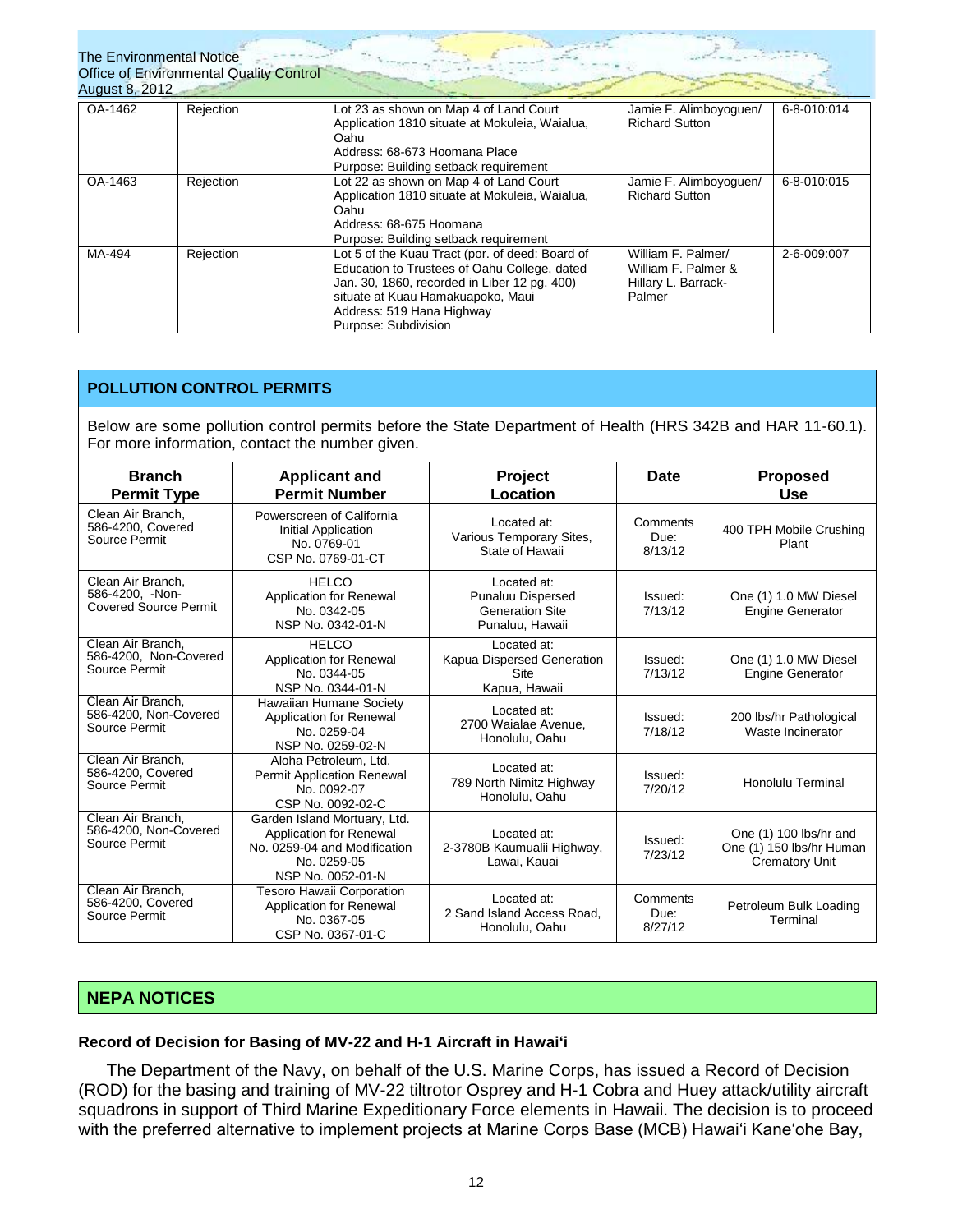conduct aviation operations at training facilities and state airports statewide, and construct improvements at selected training facilities. Implementation of this action will be accomplished as described in the ROD, the Final Environmental Impact Statement (EIS) of June 2012, and the Programmatic Agreement (PA) of 28 July 2012. The PA resulted from consultations completed in accordance with Section 106 of the National Historic Preservation Act.

Potential impacts associated with the preferred alternative were analyzed in the EIS. The Final EIS contains public comments received on the Draft EIS and responses to the comments. The Final EIS was made available during a 30-day waiting period (June 8-July 11, 2012). The ROD, Final EIS, and PA can be viewed online at [www.mcbh.usmc.mil/mv22h1eis.](http://www.mcbh.usmc.mil/mv22h1eis)

# **Repair/Restore Waimanalo Stream, Marine Corps Training Area Bellow**

| Island:          | Oʻahu                                                                                                 |
|------------------|-------------------------------------------------------------------------------------------------------|
| <b>District:</b> | Ko'olaupoko                                                                                           |
| TMK:             | 4-1-15 par. 1                                                                                         |
| <b>Permits:</b>  | None                                                                                                  |
| <b>Proposing</b> |                                                                                                       |
| Agency:          | NAVAL FACILITY HAWAII (NAVFAC HI), 400 Marshall Road, Pearl Harbor, HI 96860.                         |
|                  | Contact: Kent Kimura, 474-3842                                                                        |
| <b>Approving</b> |                                                                                                       |
| Agency:          | MARINE CORPS BASE HAWAI'I, PO Box 63002, MCBH Kaneohe Bay, Hawai'i 96863-<br>3002                     |
| Status:          | Comment period: 15 days; Deadline: 7 Sep 2012; Send comments to: NAVFAC HI at<br>kent.kimura@navy.mil |
|                  |                                                                                                       |

Marine Corps Base Hawaiʻi, Kaneʻohe Bay, Oʻahu intends to clear, grub, grade, and stabilize approximately 1.5 acres of the floodway on Marine Corps Training Area Bellow (MCTAB) along Waimanalo stream, reducing the bank from approximately twelve feet to three feet above the high water mark, contour the slope to a 4:1 ratio, then revegetate with native riparian and dryland species plants. The approach taken in this project will discourage re-growth of invasive plants - California grass (*Urochloa mutica*) and Napier grass (*Pennisetum purpureum*), improve stream flow, reduce flood risk to Waimanalo town and the adjacent property of Olomana Golf Course, improve stream capacity to absorb excess nutrients, reduce stream maintenance burden, and improve stream health and native waterfowl habitat. The project site is located within a 100-year floodplain that requires project evaluation for compliance with the Executive Order 11988, Floodplain Management, dated May 24, 1977; Public comment is invited. After careful evaluation, it has been determined that there are no practicable alternatives to locating the project out of the floodway. The proposed project will not affect the existing 100-year floodplain. Construction is expected to begin as soon as all other pre-construction requirements are completed.

Comments on this decision may be addressed to the NAVFAC HI, ATTN: OPHCI42, Mr. Kent Kimura 400 Marshall Road, Pearl Harbor 96860 by 7 Sep 2012. Telephone: (808) 474-3842; Email address: [kent.kimura@navy.mil.](mailto:kent.kimura@navy.mil)

# **FEDERAL NOTICES**

# **Endangered Species Act Recovery Permit Application**

<http://www.gpo.gov/fdsys/pkg/FR-2012-07-31/pdf/2012-18629.pdf>

The U.S. Fish and Wildlife Service (Service), invites the public to comment on the following application for a recovery permit to conduct enhancement of survival activities with endangered species. The Endangered Species Act of 1973, as amended (Act), prohibits certain activities with endangered species unless a Federal permit allows such activity. The Act also requires that the Service invite public comment before issuing such permits. **DATES:** To ensure consideration, please send written comments by August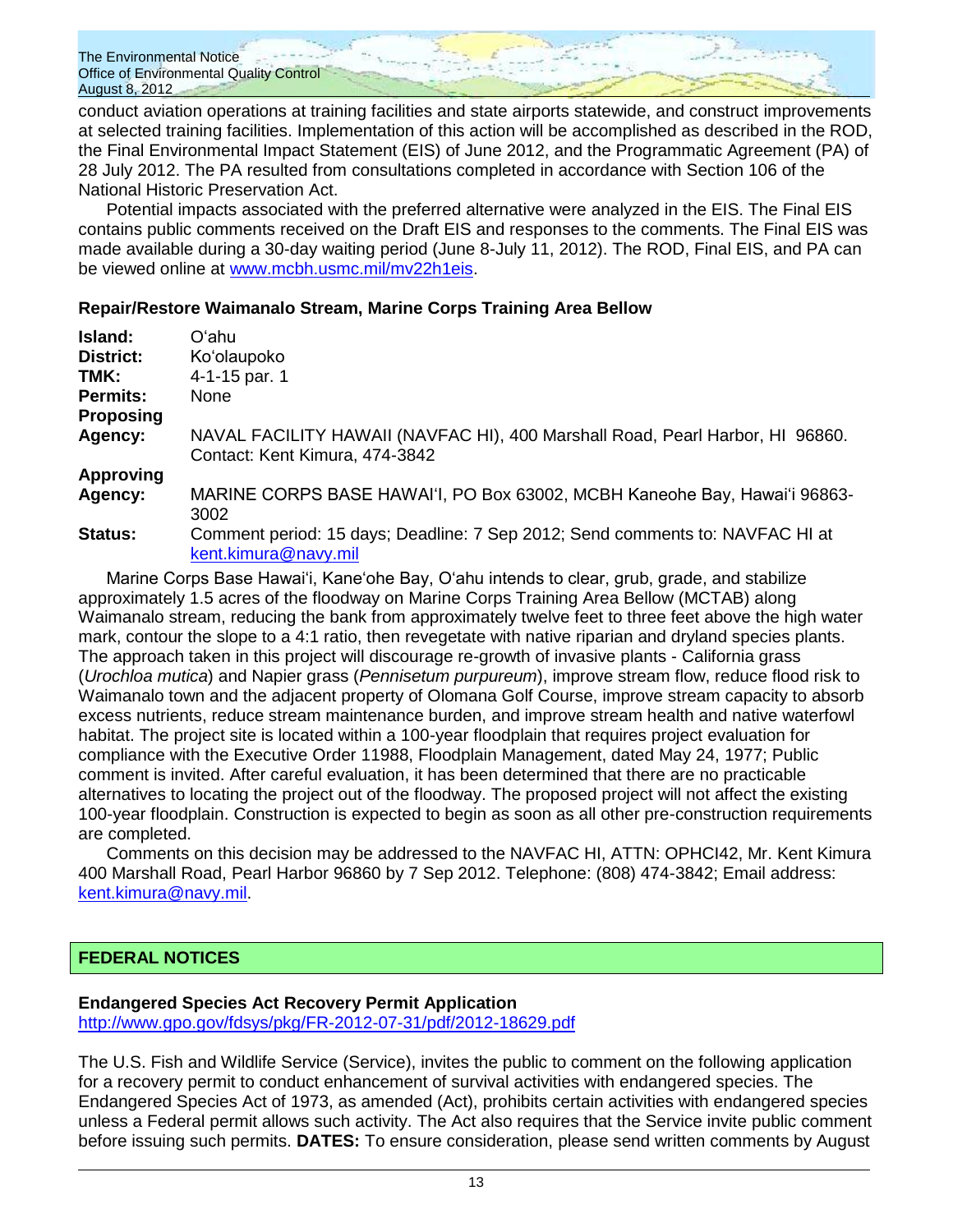30, 2012. **ADDRESSES:** Endangered Species Program Manager, Ecological Services, U.S. Fish and Wildlife Service, Pacific Regional Office, 911 NE 11th Avenue, Portland, OR 97232–4181. Please refer to the permit number for the application when submitting comments. **FOR FURTHER INFORMATION CONTACT:** Colleen Henson, Fish and Wildlife Biologist, at the above address or by telephone (503– 231–6131) or fax (503– 231–6243).

# **Permit Number: TE–77991A**

# *Applicant: Susan Cordell, USDA Forest Service, Hilo, Hawaiʻi*

The applicant requests a permit to remove and reduce to possession (collection of seeds and cuttings) *Stenogyne angustifolia* (no common name) and to remove and reduce to possession (collection of seeds) *Colubrina oppositifolia* (kauila), *Haplostachys haplostachya* (honohono), *Pleomele hawaiiensis*  (halapepe), *Portulaca sclerocarpa* (ihi makole), *Silene lanceolata* (lanceolate catchfly), *Spermolepis hawaiiensis* (Hawaiian spermolepis), *Stenogyne angustifolia* (narrowleaf stenogyne), and *Zanthoxylum hawaiiense* (ae) for the purpose of enhancing their survival. **Public Availability of Comments** All comments and materials the Service receives in response to this request will be available for public inspection, by appointment, during normal business hours at the address listed above. Before including your address, phone number, email address, or other personal identifying information in your comment, you should be aware that your entire comment—including your personal identifying information—may be made publicly available at any time. While you can ask us in your comment to withhold your personal identifying information from public review, the Service cannot guarantee that it will be able to do so (77 FR 45370, July 31, 2012).

### **Pesticide Emergency Exemptions: Use of Hop Beta Acids in Beehives to Control Varroa Mite** <http://www.gpo.gov/fdsys/pkg/FR-2012-07-25/pdf/2012-18066.pdf>

EPA has granted emergency exemptions under the Federal Insecticide, Fungicide, and Rodenticide Act (FIFRA) for use of pesticides as listed in this notice. The exemptions were granted during the period January 1 to March 31, 2012, to control unforeseen pest outbreaks. **FOR FURTHER INFORMATION CONTACT:** See each emergency exemption below for the name of a contact person. The following information applies to all contact persons: Team Leader, Emergency Response Team, Registration Division (7505P), Office of Pesticide Programs, Environmental Protection Agency, 1200 Pennsylvania Ave. NW., Washington, DC 20460–0001; telephone number: (703) 308–8050. *Hawaiʻi* Department of Agriculture. EPA authorized the use of hop beta acids in beehives to control varroa mite; January 20, 2012 to December 31, 2012. *Contact:* Stacey Groce (77 FR 43593, July 25, 2012).

# **Western Pacific Pelagic Fisheries; Revised Swordfish Trip Limits in the Hawaii Deep-Set Longline Fishery**

# <http://www.gpo.gov/fdsys/pkg/FR-2012-07-26/pdf/2012-18298.pdf>

The National Marine Fisheries Service (NMFS) published this final rule to revise the limits on the number of swordfish that fishermen may possess or land during any given Hawaii-based deep-set longline-fishing trip north of the Equator. This rule also revises the definition of deep-set longline fishing to be consistent with the swordfish retention limits. The rule intends to reduce regulatory discards and optimize the yield of swordfish. **DATES:** This rule is effective August 27, 2012. **ADDRESSES:** NMFS and the Western Pacific Fishery Management Council (Council) prepared a regulatory amendment, including an environmental assessment and regulatory impact review, that provides background information on this rule. The regulatory amendment, identified by NOAA–NMFS–2012–0097, is available from *www.regulations.gov,* or from the Council, 1164 Bishop St., Suite 1400, Honolulu, HI 96813, tel 808– 522–8220, fax 808–522–8226, *[www.wpcouncil.org.](http://www.wpcouncil.org/)* **FOR FURTHER INFORMATION CONTACT:** Brett Wiedoff, Sustainable Fisheries, NMFS PIR, 808–944–2272 (77 FR 43721, July 26, 2012).

# **Endangered and Threatened Wildlife; 90-Day Finding on a Petition to Delist the Green Turtle in Hawaii and Notice of Status Review**

<http://www.gpo.gov/fdsys/pkg/FR-2012-08-01/pdf/2012-18768.pdf>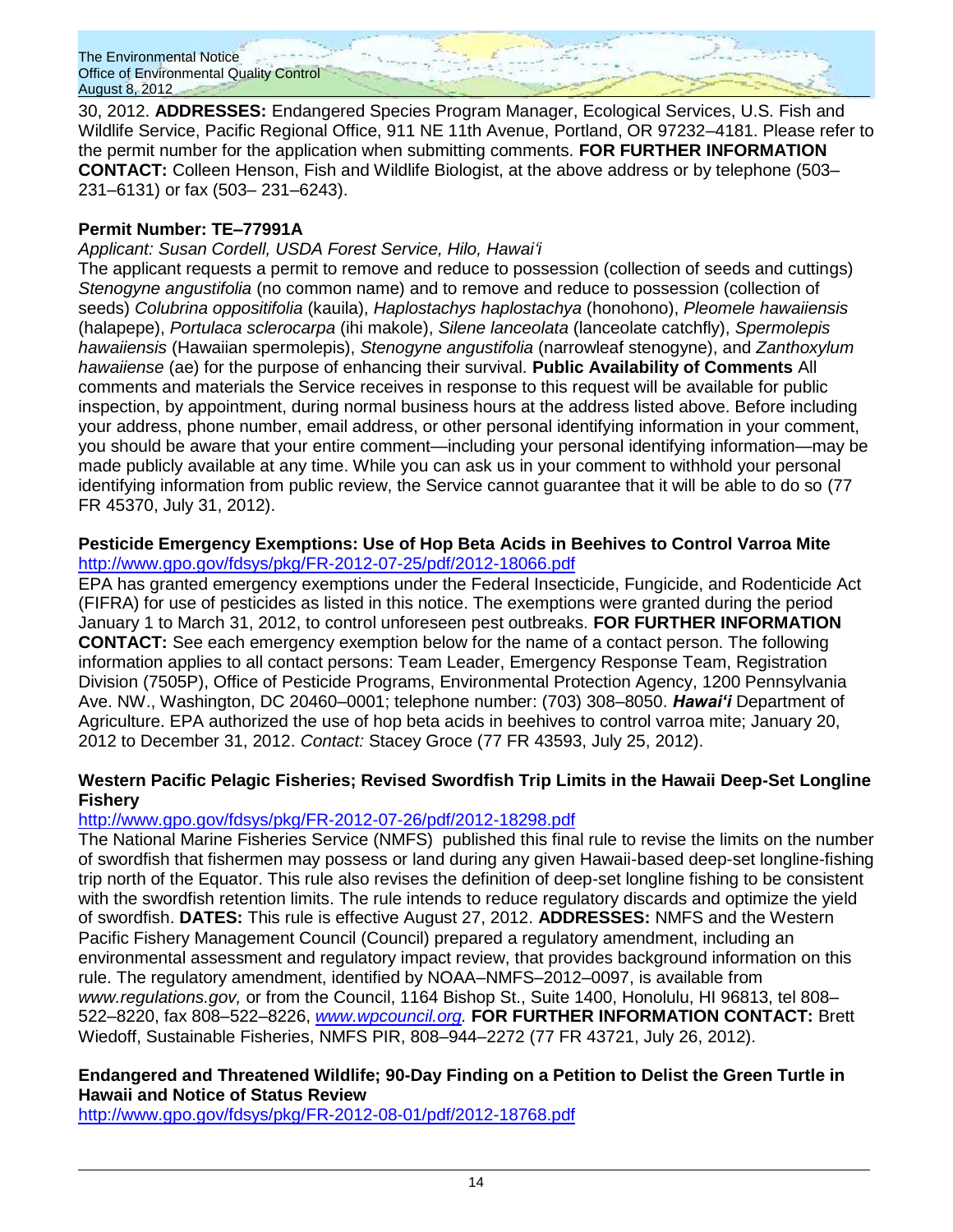The National Marine Fisheries Service (NMFS) announced a 90-day finding on a petition to identify the Hawaiian population of the green turtle (*Chelonia mydas*) as a Distinct Population Segment (DPS) and delist the DPS under the Endangered Species Act (ESA). The green turtle was listed under the ESA on July 28, 1978. Breeding populations of the green turtle in Florida and along the Pacific Coast of Mexico are listed as endangered; all other populations are listed as threatened. NMFS finds that the petition viewed in the context of information readily available in our files presents substantial scientific and commercial information indicating that the petitioned action may be warranted. NMFS is hereby initiating a status review of green turtles as currently listed to determine whether the petitioned action is warranted and to examine green turtles globally with regard to application of the DPS policy in light of significant new information since the listing of the species in 1978. To ensure that the status review is comprehensive, NMFS is soliciting scientific and commercial information pertaining to this species and potential critical habitat from any interested party. **DATES:** Scientific and commercial information pertinent to the petitioned action and the global DPS review must be received by October 1, 2012. **ADDRESSES:** You may submit information or data, identified by ʻʻNOAA–NMFS–2012–0154,ʻʻ by any one of the following methods: • *Electronic Submissions:* Submit all electronic information via the Federal eRulemaking Portal *http://www.regulations.gov*. To submit information via the e-Rulemaking Portal, first click the "submit a comment" icon, then enter "NOAA–NMFS–2012–0154" in the keyword search. Locate the document you wish to provide information on from the resulting list and click on the "Submit a Comment" icon to the right of that line. • *Mail or hand*-*delivery:* Office of Protected Resources, NMFS, 1315 East-West Highway, Silver Spring, MD 20910. *Instructions:* All information received is a part of the public record and may be posted to *[http://www.regulations.gov](http://www.regulations.gov/)* without change. All personally identifiable information (for example, name, address, etc.) voluntarily submitted may be publicly accessible. Do not submit confidential business information or otherwise sensitive or protected information. NMFS will accept information from anonymous sources. Attachments to electronic submissions will be accepted in Microsoft Word, Excel, Corel WordPerfect, or Adobe PDF file formats only. **FOR FURTHER INFORMATION CONTACT:** Heather Coll, NMFS, Office of Protected Resources, (301) 427–8455 (77 FR 45571, August 1, 2012).

# **Takes of Marine Mammals Incidental to Specified Activities; Pile Driving for Honolulu Seawater Air Conditioning Project**

# <http://www.gpo.gov/fdsys/pkg/FR-2012-07-24/pdf/2012-18087.pdf>

The National Marine Fisheries Service (NMFS) has received a complete and adequate application from Honolulu Seawater Air Conditioning, LLC (HSWAC) for an Incidental Harassment Authorization (IHA) to take marine mammals, by harassment, incidental to pile driving offshore Honolulu, Hawaii. Pursuant to the Marine Mammal Protection Act (MMPA), NMFS is proposing to issue an IHA to incidentally harass, by Level B harassment, 17 species of marine mammals during the specified activity within a specific geographic region and is requesting comments on its proposal. **DATES:** Comments and information must be received no later than August 23, 2012. **ADDRESSES:** Comments on the application and this proposal should be addressed to Michael Payne, Chief, Permits and Conservation Division, Office of Protected Resources, National Marine Fisheries Service, 1315 East-West Highway, Silver Spring, MD 20910. The mailbox address for providing email comments is *ITP.Magliocca@noaa.gov.* NMFS is not responsible for email comments sent to addresses other than the one provided here. Comments sent via email, including all attachments, must not exceed a 10-megabyte file size. Instructions: All comments received are a part of the public record and will generally be posted to

*http://www.nmfs.noaa.gov/pr/permits/incidental.htm* without change. All Personal Identifying Information (for example, name, address, etc.) voluntarily submitted by the commenter may be publicly accessible. Do not submit Confidential Business Information or otherwise sensitive or protected information. A copy of the application containing a list of the references used in this document may be obtained by writing to the address specified above, telephoning the contact listed below (see **FOR FURTHER INFORMATION CONTACT**), or visiting the internet at: *http://www.nmfs.noaa.gov/pr/permits/incidental.htm.* Documents cited in this notice may also be viewed, by appointment, during regular business hours, at the aforementioned address. **FOR FURTHER INFORMATION CONTACT:** Michelle Magliocca, Office of Protected Resources, NMFS, (301) 427–8401 (77 FR 43259, July 24, 2012).